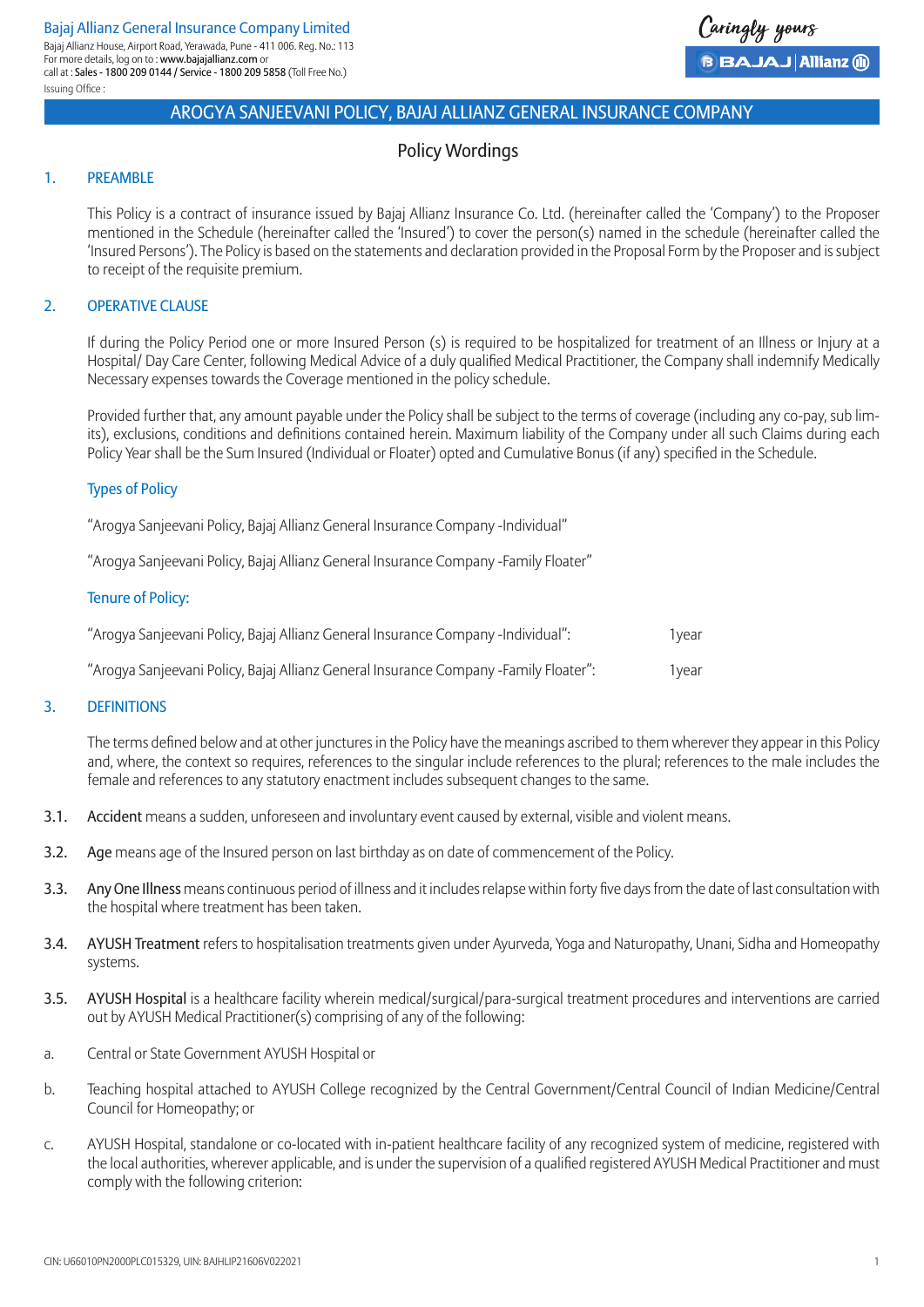

- i. Having at least 5 in-patient beds;
- ii. Having qualified AYUSH Medical Practitioner in charge round the clock;
- iii. Having dedicated AYUSH therapy sections as required and/or has equipped operation theatre where surgical procedures are to be carried out;
- iv. Maintaining daily records of the patients and making them accessible to the insurance company's authorized representative.
- 3.6. AYUSH Day Care Centremeans and includes Community Health Centre (CHC), Primary Health Centre (PHC), Dispensary, Clinic, Polyclinic or any such health centre which is registered with local authorities, wherever applicable and having facilities for carrying out treatment procedures and medical or surgical/para-surgical interventions or both under the supervision of registered AYUSH Medical Practitioner(s) on day care basis without in-patient services and must comply with all the following criterion:
- i. Having qualified registered AYUSH Medical Practitioner(s) in charge;
- ii. Having dedicated AYUSH therapy sections as required and/or has equipped operation theatre where surgical procedures are to be carried out;

Maintaining daily records of the patients and making them accessible to the insurance company's authorized representative.

- 3.7. Break in Policy means the period of gap that occurs at the end of the existing policy term, when the premium due for renewal on a given policy is not paid on or before the premium renewal date or within 30 days thereof
- 3.8. Cashless Facility means a facility extended by the insurer to the insured where the payments, of the costs of treatment undergone by the insured person in accordance with the Policy terms and conditions, are directly made to the network provider by the insurer to the extent pre-authorization is approved.
- 3.9. Condition Precedent means a Policy term or condition upon which the Company's liability under the Policy is conditional upon.
- 3.10. Congenital Anomaly refers to a condition(s) which is present since birth, and which is abnormal with reference to form, structure or position.

#### a. Internal Congenital Anomaly

Congenital anomaly which is not in the visible and accessible parts of the body.

#### b. External Congenital Anomaly

Congenital anomaly which is in the visible and accessible parts of the body.

- 3.11. Co-payment means a cost sharing requirement under a health insurance policy that provides that the policyholder/insured will bear a specified percentage of the admissible claims amount. A co-payment does not reduce the Sum Insured.
- 3.12. Cumulative Bonus means any increase or addition in the Sum Insured granted by the insurer without an associated increase in premium.
- 3.13. Day Care Centre means any institution established for day care treatment of disease/ injuries or a medical setup within a hospital and which has been registered with the local authorities, wherever applicable, and is under the supervision of a registered and qualified medical practitioner AND must comply with all minimum criteria as under:
- i. has qualified nursing staff under its employment;
- ii. has qualified medical practitioner (s) in charge;
- iii. has a fully equipped operation theatre of its own where surgical procedures are carried out
- iv. maintains daily records of patients and shall make these accessible to the Company's authorized personnel.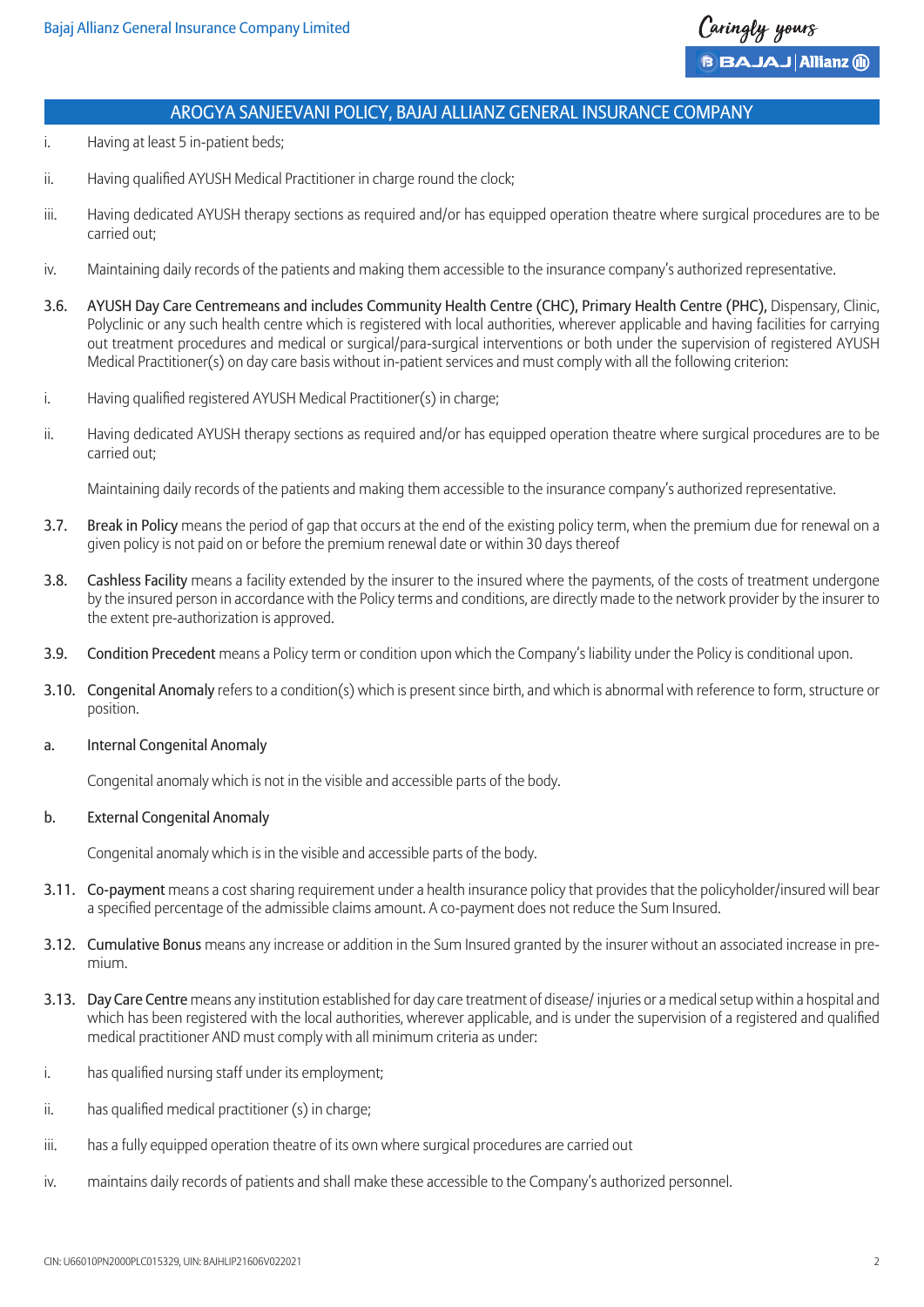

- 3.14. Day Care Treatment means medical treatment, and/or surgical procedure (as listed in Annexure I) which is:
- i. undertaken under general or local anesthesia in a hospital/day care centre in less than twenty fourhrs because of technological advancement, and
- ii. which would have otherwise required a hospitalisation of more than twenty fourhours.

Treatment normally taken on an out-patient basis is not included in the scope of this definition.

- 3.15. Dental Treatment means a treatment carried out by a dental practitioner including examinations, fillings (where appropriate), crowns, extractions and surgery.
- 3.16. Disclosure to information norm: The policy shall be void and all premium paid thereon shall be forfeited to the Company in the event of misrepresentation, mis-description or non-disclosure of any material fact.
- 3.17. Emergency Care: Emergency care means management for an illness or injury which results in symptoms which occur suddenly and unexpectedly, and requires immediate care by a medical practitioner to prevent death or serious long term impairment of the insured person's health.
- 3.18. Family means, the Family that consists of the proposer and any one or more of the family members as mentioned below:
- i. legally wedded spouse.
- ii. Parents and Parents-in-law .
- iii. Dependent Children (i.e. natural or legally adopted) between the age 3months to 25 years. If the child above 18 years is financially independent, he/she shall be ineligible for coverage in the subsequent renewals.
- 3.19. Grace Period means specified period of time immediately following the premium due date during which a payment can be made to renew or continue the Policy in force without loss of continuity benefits such as waiting period and coverage of pre-existing diseases. Coverage is not available for the period for which no premium is received.
- 3.20. Hospital means any institution established for in-patient care and day care treatment ofdisease/ injuries and which has been registered as a hospital with the local authorities under the Clinical Establishments (Registration and Regulation) Act, 2010 or under the enactments specified under Schedule of Section 56(1) of the said Act, OR complies with all minimum criteria as under:
- i. has qualified nursing staff under its employment round the clock;
- ii. has at least ten inpatient beds, in those towns having a population of less than ten lacs and fifteeninpatient beds in all other places;
- iii. has qualified medical practitioner (s) in charge round the clock;
- iv. has a fully equipped operation theatre of its own where surgical procedures are carried out
- v. maintains daily records of patients and shall make these accessible to the Company's authorized personnel.
- 3.21. Hospitalisation means admission in a hospital for a minimum period of twenty four (24) consecutive 'In-patient care' hours except for specified procedures/ treatments, where such admission could be for a period of less than twenty four (24) consecutive hours.
- 3.22. Illness means a sickness or a disease or pathological condition leading to the impairment of normal physiological function which manifests itself during the policy period and requires medical treatment.
- i. Acute Condition means a disease, illness or injury that is likely to response quickly to treatment which aims to return the person to his or her state of health immediately before suffering the disease/ illness/ injury which leads to full recovery.
- ii. Chronic Condition means a disease, illness, or injury that has one or more of the following characteristics
- a. it needs ongoing or long-term monitoring through consultations, examinations, check-ups, and / or tests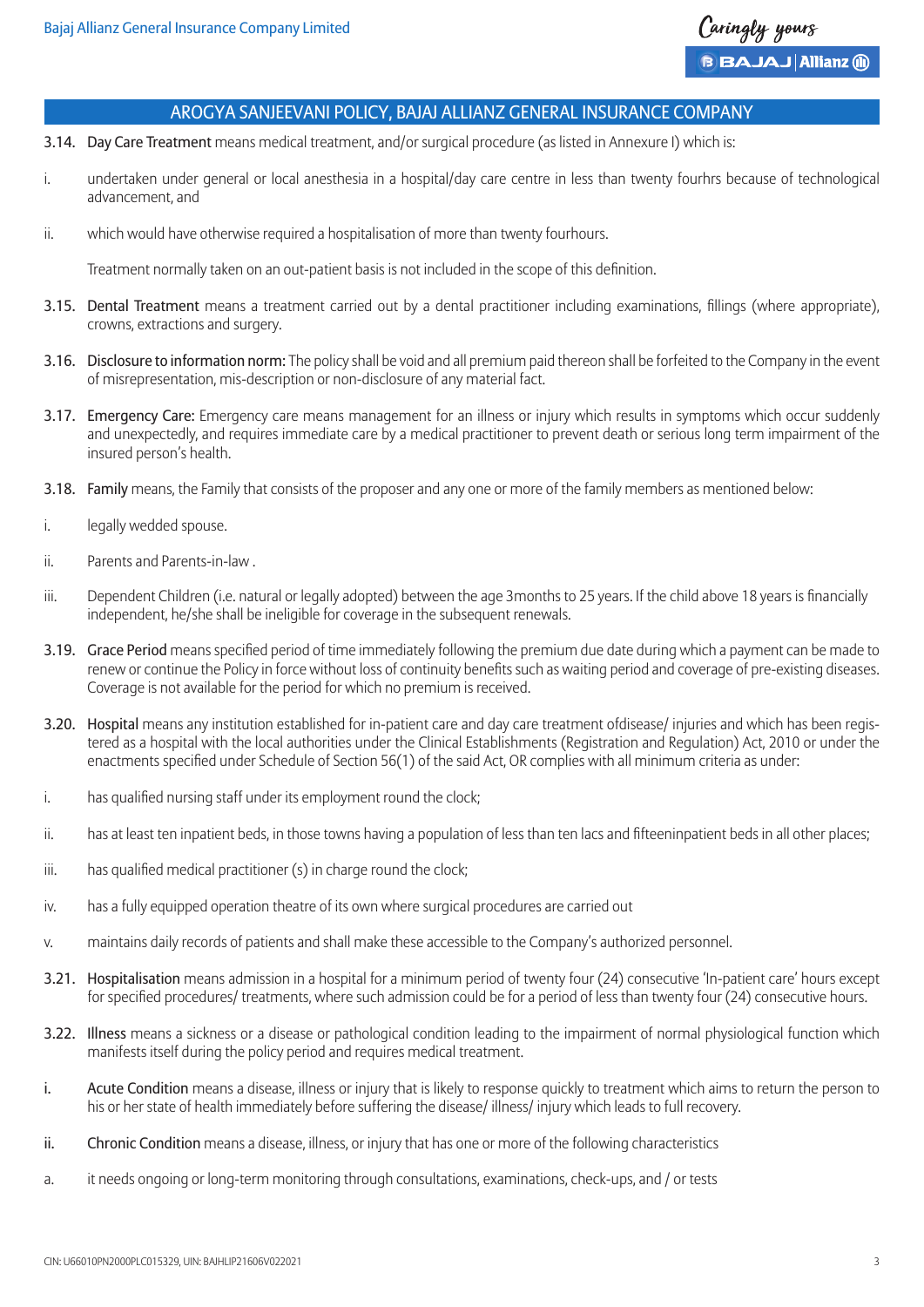

- b. it needs ongoing or long-term control or relief of symptoms
- c. it requires rehabilitation for the patient or for the patient to be special trained to cope with it
- d. it continues indefinitely
- e. it recurs or is likely to recur
- 3.23. Injury means accidental physical bodily harm excluding illness or disease solely and directly caused by external, violent and visible and evident means which is verified and certified by a medical practitioner.
- 3.24. In-Patient Care means treatment for which the insured person has to stay in a hospital for more than 24 hours for a covered event.
- 3.25. Insured Person means person(s) named in the schedule of the Policy.
- 3.26. Intensive Care Unit means an identified section, ward or wing of a hospital which is under the constant supervision of a dedicated medical practitioner(s), and which is specially equipped for the continuous monitoring and treatment of patients who are in a critical condition, or require life support facilities and where the level of care and supervision is considerably more sophisticated and intensive than in the ordinary and other wards.
- 3.27. ICU (Intensive Care Unit) Charges means the amount charged by a Hospital towards ICU expenses on a per day basis which shall include the expenses for ICU bed, general medical support services provided to any ICU patient including monitoring devices, critical care nursing and intensivist charges.
- 3.28. Medical Advice means any consultation or advice from a Medical Practitioner including the issue of any prescription or follow up prescription.
- 3.29. Medical Expenses means those expenses that an insured person has necessarily and actually incurred for medical treatment on account of illness or accident on the advice of a medical practitioner, as long as these are no more than would have been payable if the insured person had not been insured and no more than other hospitals or doctors in the same locality would have charged for the same medical treatment.
- 3.30. Medical Practitioner means a person who holds a valid registration from the Medical Council of any state or Medical Council of India or Council for Indian Medicine or for Homeopathy set up by the Government of India or a State Government and is thereby entitled to practice medicine within its jurisdiction; and is acting within the scope and jurisdiction of the licence.
- 3.31. Medically Necessary Treatment means any treatment, tests, medication, or stay in hospital or part of a stay in hospital which
- i. is required for the medical management of illness or injury suffered by the insured;
- ii. must not exceed the level of care necessary to provide safe, adequate and appropriate medical care in scope, duration, or intensity;
- iii. must have been prescribed by a medical practitioner;
- iv. must conform to the professional standards widely accepted in international medical practice or by the medical community in India.

#### 3.32. Migration

Migration means, the right accorded to health insurance policyholders (including all members under family cover and members of group health insurance policy), to transfer the credit gained for pre-existing conditions and time bound exclusions with the same insurer.

- 3.33. Network Provider means hospitals enlisted by insurer, TPA or jointly by an insurer and TPA to provide medical services to an insured by a cashless facility.
- 3.34. Non- Network Provider means any hospital that is not part of the network.
- 3.35. Notification of Claim means the process of intimating a claim to the Insurer or TPA through any of the recognized modes of communication.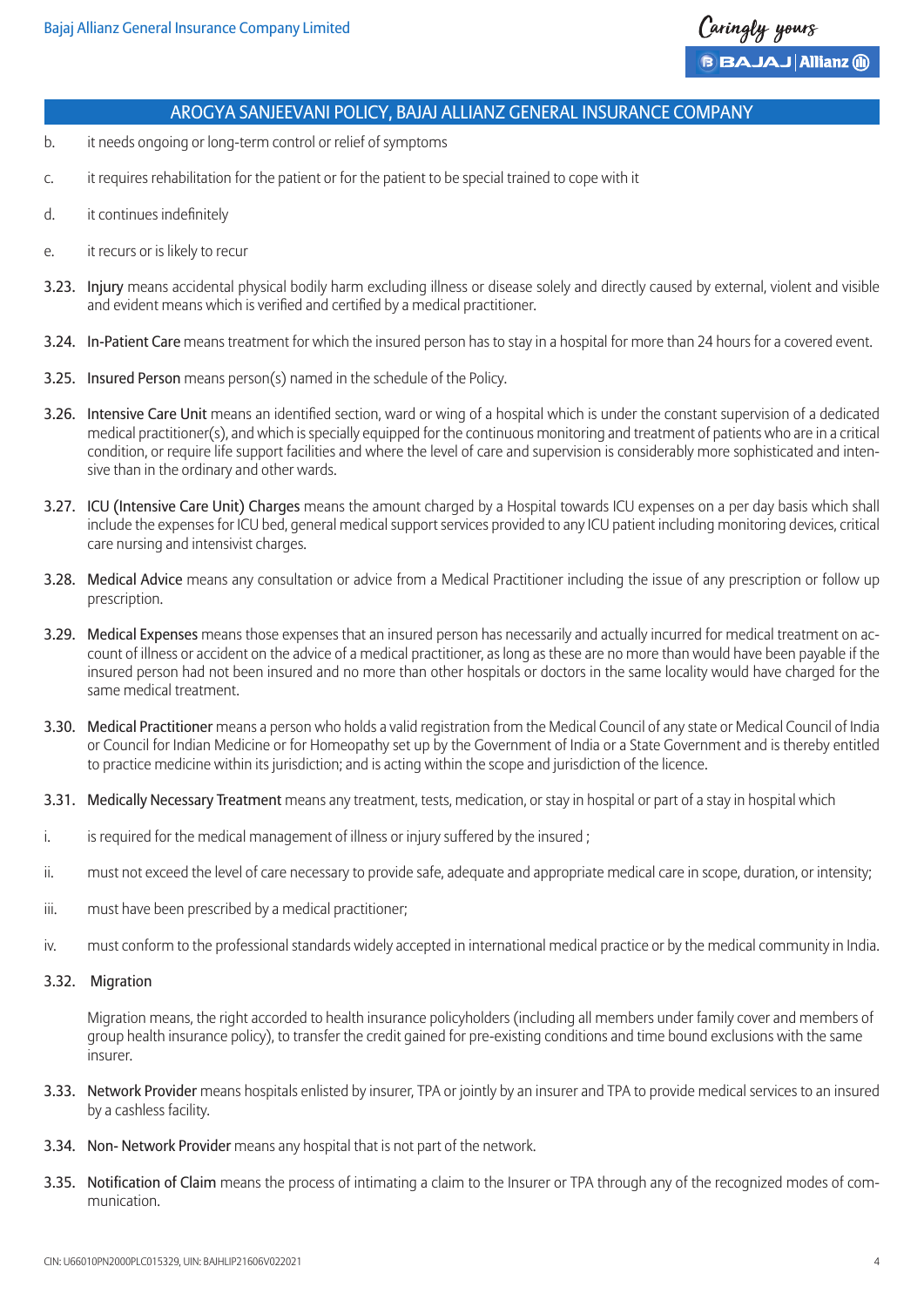

- 3.36. Out-Patient (OPD) Treatment means treatment in which the insured visits a clinic / hospital or associated facility like a consultation room for diagnosis and treatment based on the advice of a medical practitioner. The insured is not admitted as a day care or inpatient.
- 3.37. Pre-Existing Disease (PED): Pre existing disease means any condition, ailment, injury or disease
- a. That is/are diagnosed by a physician prior to the effective date of the policy issued by the insured or its reinstatement

or

- b. For which medical advice or treatment was recommended by, or received from, a physician prior to the effective date of the policy or its reinstatement.
- 3.38. Pre-hospitalisation Medical Expenses means medical expenses incurred during predefined number of days preceding the hospitalisation of the Insured Person, provided that:
- i. Such Medical Expenses are incurred for the same condition for which the Insured Person's Hospitalisation was required, and
- ii. The In-patient Hospitalisation claim for such Hospitalisation is admissible by the Insurance Company.
- 3.39. Post-hospitalisation Medical Expenses means medical expenses incurred during predefined number of days immediately after the insured person is discharged from the hospital provided that:
- i. Such Medical Expenses are for the same condition for which the insured person's hospitalisation was required, and
- ii. The inpatient hospitalisation claim for such hospitalisation is admissible by the Insurance Company.
- 3.40. Policy means these Policy wordings, the Policy Schedule and any applicable endorsements or extensions attaching to or forming part thereof. The Policy contains details of the extent of cover available to the Insured person, what is excluded from the cover and the terms & conditions on which the Policy is issued to The Insured person
- 3.41. Policy period means period of one policy year as mentioned in the schedule for which the Policy is issued
- 3.42. Policy Schedule means the Policy Schedule attached to and forming part of Policy
- 3.43. Policy year means a period of twelve months beginning from the date of commencement of the policy period and ending on the last day of such twelve month period. For the purpose of subsequent years, policy year shall mean a period of twelve months commencing from the end of the previous policy year and lapsing on the last day of such twelve-month period, till the policy period, as mentioned in the schedule
- 3.44. Portability means the right accorded to an individual health insurance policyholder (including all members under family cover), to transfer the credit gained for pre-existing conditions and time bound exclusions, from one insurer to another Insurer.
- 3.45. Qualified Nurse means a person who holds a valid registration from the Nursing Council of India or the Nursing Council of any state in India.
- 3.46. Renewal: Renewal means the terms on which the contract of insurance can be renewed on mutual consent with a provision of grace period for treating the renewal continuous for the purpose of gaining credit for pre-existing diseases, time-bound exclusions and for all waiting periods.
- 3.47. Room Rent means the amount charged by a hospital towards Room and Boarding expenses and shall include the associated medical expenses.
- 3.48. Sub-limit means a cost sharing requirement under a health insurance policy in which an insurer would not be liable to pay any amount in excess of the pre-defined limit.
- 3.49. Sum Insured means the pre-defined limit specified in the Policy Schedule. Sum Insured and Cumulative Bonus represents the maximum, total and cumulative liability for any and all claims made under the Policy, in respect of that Insured Person (on Individual basis) or all Insured Persons (on Floater basis) during the Policy Year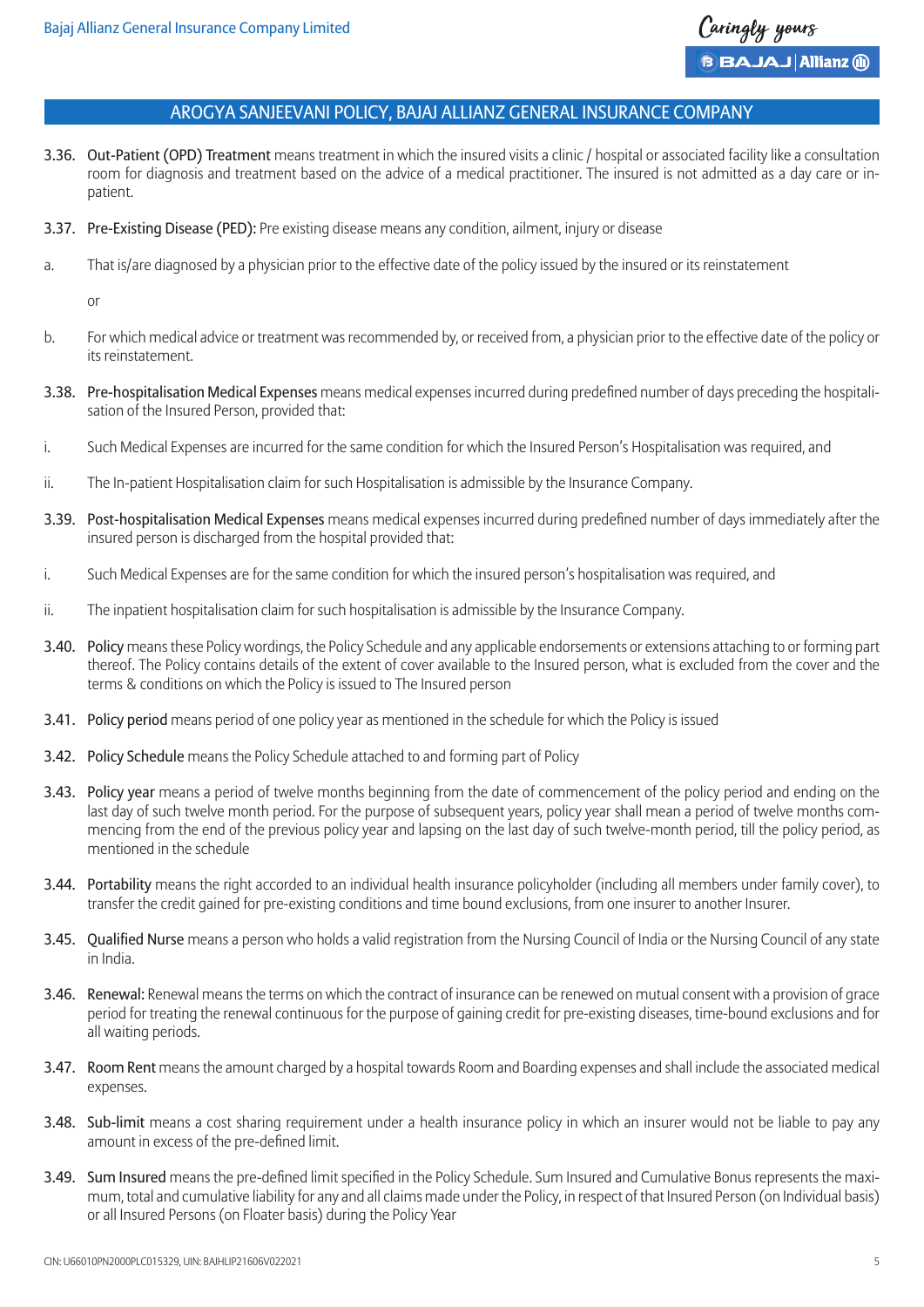

- 3.50. Surgery or Surgical Procedure means manual and / or operative procedure (s) required for treatment of an illness or injury, correction of deformities and defects, diagnosis and cure of diseases, relief of suffering and prolongation of life, performed in a hospital or day care centre by a medical practitioner.
- 3.51. Third Party Administrator (TPA) means a Company registered with the Authority, and engaged by an insurer, for a fee or remuneration, by whatever name called and as may be mentioned in the agreement, for providing health services.
- 3.52. Waiting Period means a period from the inception of this Policy during which specified diseases/treatments are not covered. On completion of the period, diseases/treatments shall be covered provided the Policy has been continuously renewed without any break.

## 4. COVERAGE

The covers listed below are in-built Policy benefits and shall be available to all Insured Persons in accordance with the procedures set out in this Policy.

## 4.1. Hospitalization

The Company shall indemnify Medical Expense incurred for Hospitalization of the Insured Person during the Policy year, up to the Sum Insured and Cumulative Bonus specified in the Policy Schedule, for,

- i. Room Rent, Boarding, Nursing Expenses all inclusive as provided by the Hospital / Nursing Home up to 2% of the sum insured subject to maximum of Rs.5000/-, per day.
- ii. Intensive Care Unit (ICU) / Intensive Cardiac Care Unit (ICCU) expenses up to 5% of the sum insured subject to maximum of Rs.10,000/-, per day.
- iii. Surgeon, Anesthetist, Medical Practitioner, Consultants, Specialist Fees whether paid directly to the treating doctor/surgeon or to the hospital.
- iv. Anesthesia, blood, oxygen, operation theatre charges, surgical appliances, medicines and drugs, costs towards diagnostics, diagnostic imaging modalities and such similar other expenses.

Note:

- a. In case of admission to a room at rates exceeding the limits as mentioned under (i), the reimbursement of all other expenses incurred at the Hospital, with the exception of cost of Pharmacy/medicines, consumables, implants, medical devices & diagnostics, shall be payable in the same proportion as the admissible rate per day bears to the actual rate per day of room rent charges
- b. Proportionate deductions shall not apply in respect of the Hospitals which do not follow differential billings or for those expenses in respect of which differential billing is not adopted based on the room category.

## 4.1.1 Other Expenses

- i. Expenses incurred on treatment of cataract subject to the sub limits stated in Coverage 4.3
- ii. Dental treatment, necessitated due to disease or an injury
- iii. Plastic surgery necessitated due to disease or injury
- iv. All Day Care Treatments
- v. Expenses incurred on road ambulance subject to a maximum of Rs. 2000/- per hospitalisation.

Note:

- 1. Expenses of Hospitalization for a minimum period of 24 consecutive hours only shall be admissible. However, the time limit shall not apply in respect of Day Care Treatment
- 2. In case of admission to a room/ICU/ICCU at rates exceeding the aforesaid limits, the reimbursement/payment of all other expenses incurred at the Hospital, with the exception of cost of medicines, shall be effected in the same proportion as the admissible rate per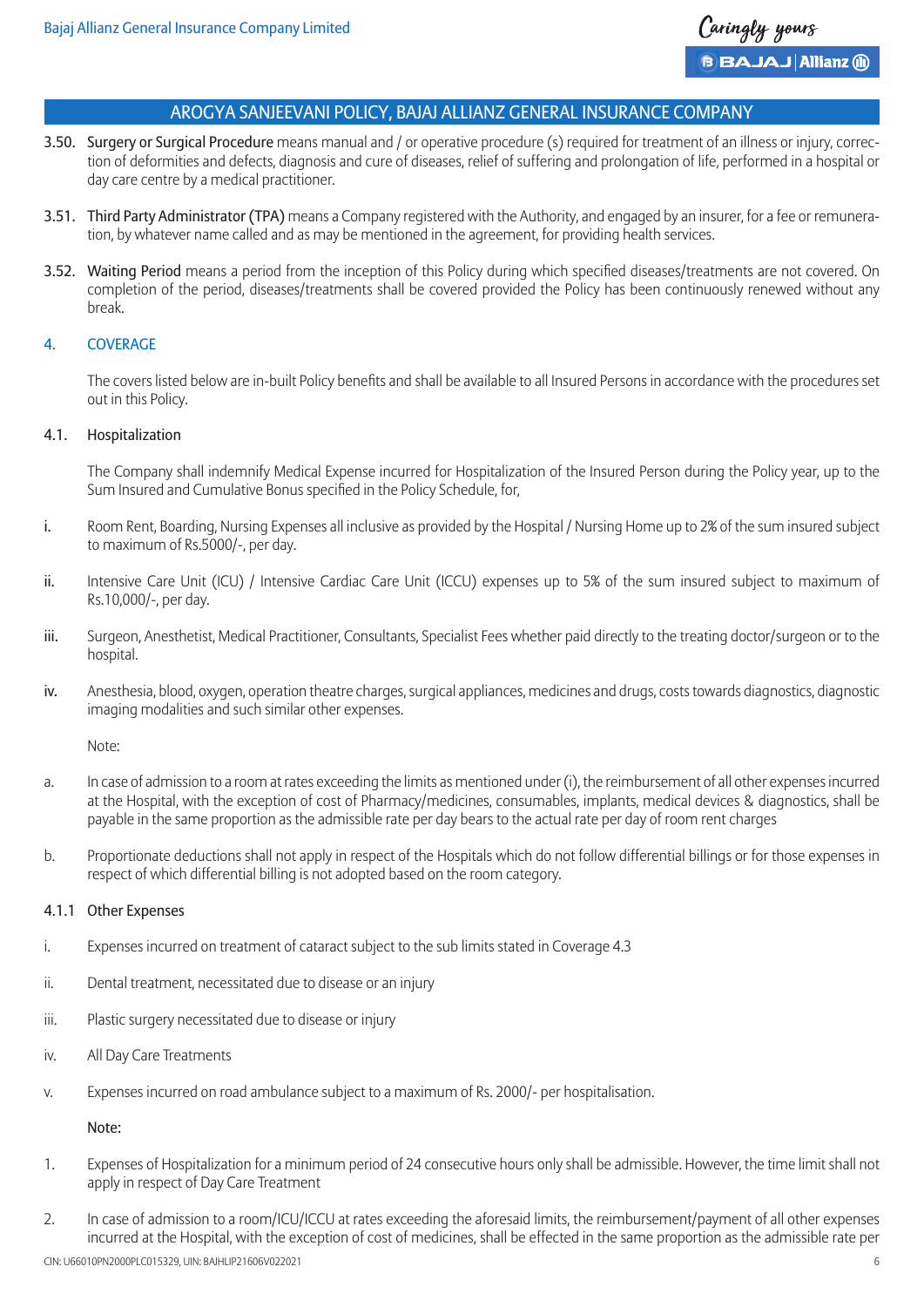day bears to the actual rate per day of Room Rent/ICU/ICCU charges.

#### 4.2. AYUSH Treatment

The Company shall indemnify Medical Expenses incurred for Inpatient Care treatment under Ayurveda, Yoga and Naturopathy, Unani, Sidha and Homeopathy systems of medicines during each Policy Year upto the limit of Sum Insured as specified in the Policy Schedule in any AYUSH Hospital.

## 4.3. Cataract Treatment

The Company shall indemnify Medical Expenses incurred for treatment of Cataract, subject to a limit of 25% of Sum Insured or Rs.40,000/-, whichever is lower, per each eye in one policy year.

## 4.4. Pre Hospitalization

The Company shall indemnify Pre-Hospitalization Medical Expenses incurred, related to an admissible Hospitalization requiring Inpatient Care, for a fixed period of 30 days prior to the date of admissible Hospitalization covered under the Policy.

## 4.5. Post Hospitalisation

The Company shall indemnify Post Hospitalization Medical Expenses incurred, related to an admissible Hospitalization requiring Inpatient Care, for a fixed period of 60 days from the date of discharge from the Hospital, following an admissible Hospitalization covered under the Policy.

- 4.6. The following procedures will be covered (wherever medically indicated) either as In-patient or as part of day care treatment in a hospital up to 50% of Sum Insured, specified in the policy schedule, during the Policy Period:
- A. Uterine Artery Embolization and HIFU (High Intensity focused ultrasound)
- B. Balloon Sinuplasty
- C. Deep Brain Stimulation
- D. Oral Chemotherapy
- E. Immunotherapy Monoclonal Antibody to be given as injection
- F. Intra vitreal injections
- G. Robotic surgeries
- H. Stereotactic radio surgeries
- I. Bronchical Thermoplasty
- J. Vaporisation of the prostrate (Green laser treatment or holmium laser treatment)
- K. IONM (Intra Operative Neuro Monitoring)
- L. Stem Cell Therapy: Hematopoietic stem cells for bone marrow transplant for haematological conditions to be covered.

The expenses that are not covered in this policy are placed under List-I of Annexure-A. The list of expenses that are to be subsumed into room charges, or procedure charges or costs of treatment are placed under List-II, List-III and List –IV of Annexure-A respectively.

## 5. Cumulative Bonus (CB)

Cumulative Bonus will be increased by 5% in respect of each claim free policy year (no claims are reported), provided the policy is renewed with the company without a break subject to maximum of 50% of the sum insured under the current policy year. If a claim is made in any particular year, the cumulative bonus accrued shall be reduced at the same rate at which it has accrued. However sum insured will be maintained and will not be reduced in the policy year.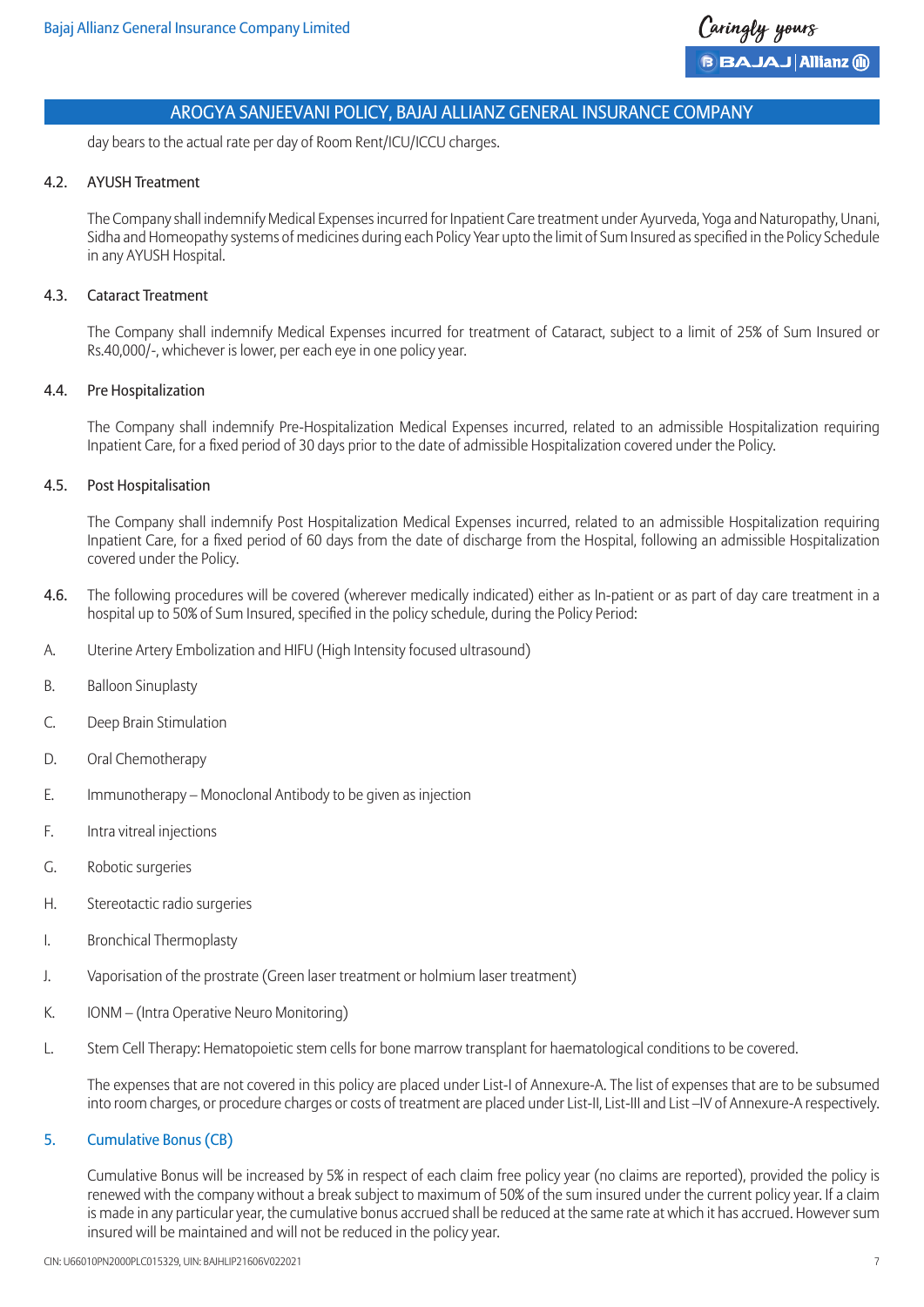

#### Notes:

- i. In case where the policy is on individual basis, the CB shall be added and available individually to the insured person if no claim has been reported. CB shall reduce only in case of claim from the same insured person.
- ii. In case where the policy is on floater basis, the CB shall be added and available to the family on floater basis, provided no claim has been reported from any member of the family. CB shall reduce in case of claim from any of the Insured Persons.
- iii. CB shall be available only if the Policy is renewed/ premium paid within the Grace Period.
- iv. If the Insured persons in the expiring policy are covered on an Individual basis as specified in the Policy Schedule and there is an accumulated CB for such Insured Person under the expiring policy, and such expiring policy has been renewed on a floater policy basis as specified in the Policy Schedule then the CB to be carried forward for credit in such Renewed Policy shall be the one that is applicable to the lowest among all the Insured Persons.
- v. In case of floater policies where Insured Persons renew their expiring policy by splitting the Sum Insured into two or more floater policies/individual policies or in cases where the policy is split due to the child attaining the age of 25 years, the CB of the expiring policy shall be apportioned to such Renewed Policies in the proportion of the Sum Insured of each Renewed Policy.
- vi. If the Sum Insured has been reduced at the time of Renewal, the applicable CB shall be reduced in the same proportion to the Sum Insured in current Policy.
- vii. If the Sum Insured under the Policy has been increased at the time of Renewal the CB shall be calculated on the Sum Insured of the last completed Policy Year.
- viii. If a claim is made in the expiring Policy Year, and is notified to Us after the acceptance of Renewal premium any awarded CB shall be withdrawn.

## 6. Waiting Period

The Company shall not be liable to make any payment under the policy in connection with or in respect of following expenses till the expiry of waiting period mentioned below:

## 6.1. Pre-Existing Diseases (Code- Excl01)

- a. Expenses related to the treatment of a pre-existing Disease (PED) and its direct complications shall be excluded until the expiry of 48 months of continuous coverage after the date of inception of the first policy with us.
- b. In case of enhancement of sum insured the exclusion shall apply afresh to the extent of sum insured increase.
- c. If the Insured Person is continuously covered without any break as defined under the portability norms of the extant IRDAI (Health Insurance) Regulations then waiting period for the same would be reduced to the extent of prior coverage.
- d. Coverage under the policy after the expiry of 48 months for any pre-existing disease is subject to the same being declared at the time of application and accepted by us.

## 6.2. First Thirty Days Waiting Period(Code- Excl03)

- i. Expenses related to the treatment of any illness within 30 days from the first policy commencement date shall be excluded except claims arising due to an accident, provided the same are covered.
- ii. This exclusion shall not, however, apply if the Insured Person has Continuous Coverage for more than twelve months.
- iii. The within referred waiting period is made applicable to the enhanced sum insured in the event of granting higher sum insured subsequently.

## 6.3. Specific Waiting Period: (Code- Excl02)

a. Expenses related to the treatment of the following listed conditions, surgeries/treatments shall be excluded until the expiry of 24/48 months of continuous coverage, as may be the case after the date of inception of the first policy with the Insurer. This exclusion shall not be applicable for claims arising due to an accident.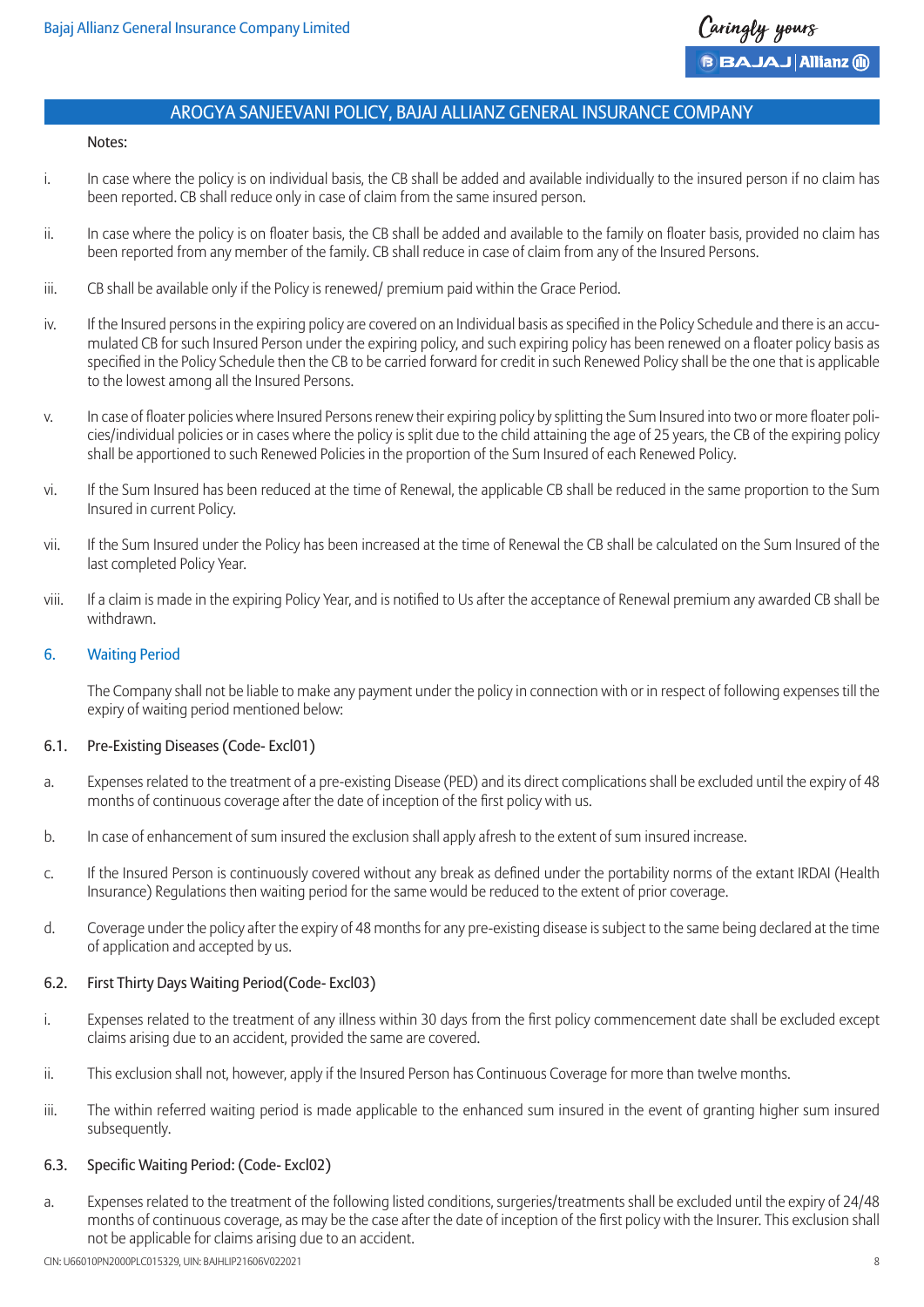- b. In case of enhancement of sum insured the exclusion shall apply afresh to the extent of sum insured increase.
- c. If any of the specified disease/procedure falls under the waiting period specified for pre-existing diseases, then the longer of the two waiting periods shall apply.
- d. The waiting period for listed conditions shall apply even if contracted after the policy or declared and accepted without a specific exclusion.
- e. If the Insured Person is continuously covered without any break as defined under the applicable norms on portability stipulated by IRDAI, then waiting period for the same would be reduced to the extent of prior coverage.

| i.24 Months waiting period                                                                            |                                                                                   |  |
|-------------------------------------------------------------------------------------------------------|-----------------------------------------------------------------------------------|--|
| Benign ENT disorders                                                                                  | Gout and Rheumatism                                                               |  |
| Tonsillectomy                                                                                         | Hernia of all types                                                               |  |
| Adenoidectomy                                                                                         | Hydrocele                                                                         |  |
| Mastoidectomy                                                                                         | Non Infective Arthritis                                                           |  |
| Tympanoplasty                                                                                         | Piles, Fissures and Fistula in anus                                               |  |
| Hysterectomy                                                                                          | Pilonidal sinus, Sinusitis and related disorders                                  |  |
| All internal and external benign tumours, cysts, polyps of any kind,<br>including benign breast lumps | Prolapse inter Vertebral Disc and Spinal Diseases unless<br>arising from accident |  |
| Benign prostate hypertrophy                                                                           | Calculi in urinary system, Gall Bladder and Bile duct,<br>excluding malignancy.   |  |
| Cataract and age related eye ailments                                                                 | Varicose Veins and Varicose Ulcers                                                |  |
| Gastric/ Duodenal Ulcer                                                                               | Internal Congenital Anomalies                                                     |  |
| ii. 48 Months waiting period                                                                          |                                                                                   |  |
| Treatment for joint replacement unless arising from accident                                          | Age-related Osteoarthritis & Osteoporosis                                         |  |

## 7. EXCLUSIONS

The Company shall not be liable to make any payment under the policy, in respect of any expenses incurred in connection with or in respect of:

## 7.1 Investigation & Evaluation(Code- Excl04)

- a. Expenses related to any admission primarily for diagnostics and evaluation purposes only are excluded.
- b. Any diagnostic expenses which are not related or not incidental to the current diagnosis and treatment are excluded.

#### 7.2 Rest Cure, rehabilitation and respite care(Code- Excl05)

- a. Expenses related to any admission primarily for enforced bed rest and not for receiving treatment. This also includes:
- i. Custodial care either at home or in a nursing facility for personal care such as help with activities of daily living such as bathing, dressing, moving around either by skilled nurses or assistant or non-skilled persons.
- ii. Any services for people who are terminally ill to address physical, social, emotional and spiritual needs.

#### 7.3 Obesity/ Weight Control(Code- Excl06)

Expenses related to the surgical treatment of obesity that does not fulfil all the below conditions:

- 1. Surgery to be conducted is upon the advice of the Doctor
- 2. The surgery/Procedure conducted should be supported by clinical protocols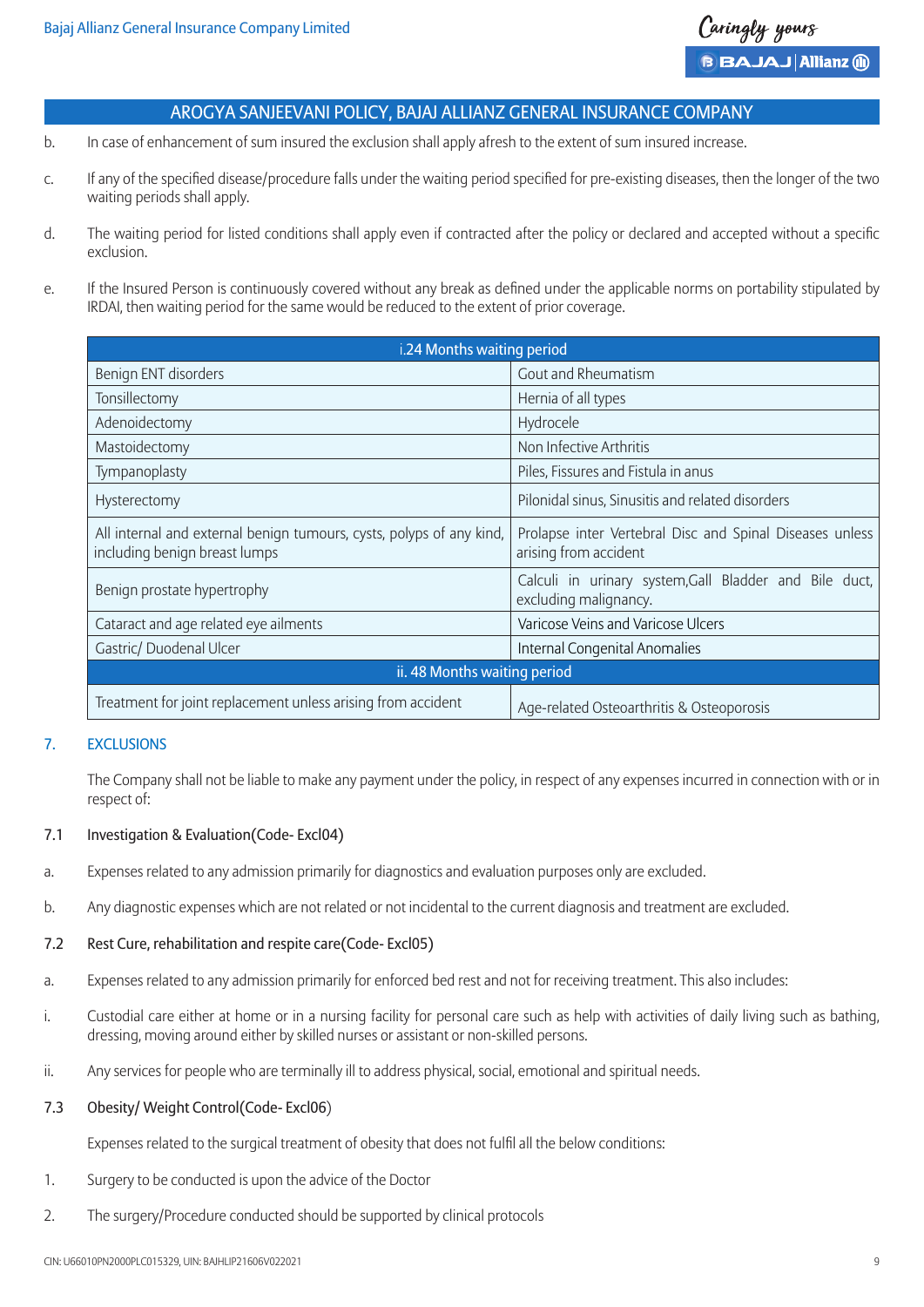- 3. The member has to be 18 years of age or older and
- 4. Body Mass Index (BMI);
- a. greater than or equal to 40 or
- b. greater than or equal to 35 in conjunction with any of the following severe co-morbidities following failure of less invasive methods of weight loss:
- i. Obesity-related cardiomyopathy
- ii. Coronary heart disease
- iii. Severe Sleep Apnea
- iv. Uncontrolled Type2 Diabetes

## 7.4 Change-of-Gender treatments: (Code- Excl07)

Expenses related to any treatment, including surgical management, to change characteristics of the body to those of the opposite sex.

## 7.5 Cosmetic or plastic Surgery: (Code- Excl08)

Expenses for cosmetic or plastic surgery or any treatment to change appearance unless for reconstruction following an Accident, Burn(s) or Cancer or as part of medically necessary treatment to remove a direct and immediate health risk to the insured. For this to be considered a medical necessity, it must be certified by the attending Medical Practitioner.

#### 7.6 Hazardous or Adventure sports: (Code- Excl09)

Expenses related to any treatment necessitated due to participation as a professional in hazardous or adventure sports, including but not limited to, para-jumping, rock climbing, mountaineering, rafting, motor racing, horse racing or scuba diving, hand gliding, sky diving, deep-sea diving.

## 7.7 Breach of law: Code- (Excl10)

Expenses for treatment directly arising from or consequent upon any Insured Person committing or attempting to commit a breach of law with criminal intent.

#### 7.8 Excluded Providers: Code- (Excl11)

Expenses incurred towards treatment in any hospital or by any Medical Practitioner or any other provider specifically excluded by the Insurer and disclosed in its website / notified to the policyholders are not admissible.However, in case of life threatening situations or following an accident, expenses up to the stage of stabilization are payable but not the complete claim.

- 7.9 Treatment for, Alcoholism, drug or substance abuse or any addictive condition and consequences thereof. (Code- Excl12)
- 7.10 Treatments received in heath hydros, nature cure clinics, spas or similar establishments or private beds registered as a nursing home attached to such establishments or where admission is arranged wholly or partly for domestic reasons. (Code- Excl13)
- 7.11 Dietary supplements and substances that can be purchased without prescription, including but not limited to Vitamins, minerals and organic substances unless prescribed by a medical practitioner as part of hospitalization claim or day care procedure (Code- Excl14)

#### 7.12 Refractive Error: (Code- Excl15)

Expenses related to the treatment for correction of eye sight due to refractive error less than 7.5 dioptres.

#### 7.13 Unproven Treatments:(Code- Excl16)

CIN: U66010PN2000PLC015329, UIN: BAJHLIP21606V022021 10 Expenses related to any unproven treatment, services and supplies for or in connection with any treatment. Unproven treatments are treatments, procedures or supplies that lack significant medical documentation to support their effectiveness.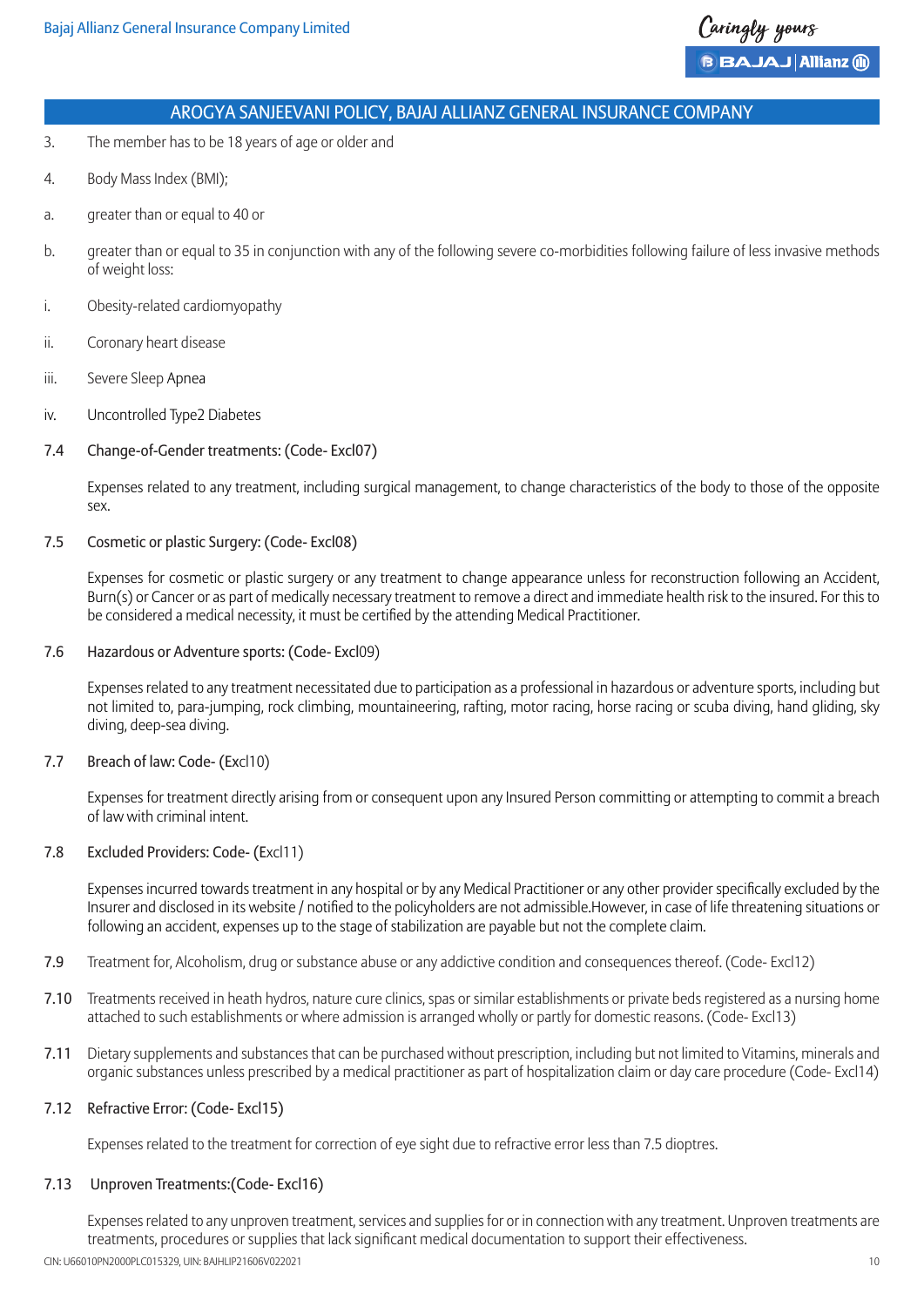7.14 Sterility and Infertility: (Code- Excl17)

Expenses related to Sterility and Infertility. This includes:

- i. Any type ofContraception, sterilization
- ii. Assisted Reproduction services including artificial insemination and advanced reproductive technologies such as IVF, ZIFT, GIFT, ICSI
- iii. Gestational Surrogacy
- iv. Reversal of sterilization

## 7.15 Maternity Expenses (Code:Excl 18):

- i. medical treatment expenses traceable to childbirth (including complicated deliveries and caesarean sections incurred during hospitalization) except ectopic pregnancy;
- ii. expenses towards miscarriage (unless due to an accident) and lawful medical termination of pregnancy during the policy period.
- 7.16 War (whether declared or not) and war like occurrence or invasion, acts of foreign enemies, hostilities, civil war, rebellion, revolutions, insurrections, mutiny, military or usurped power, seizure, capture, arrest, restraints and detainment of all kinds.
- 7.17 Nuclear, chemical or biological attack or weapons, contributed to, caused by, resulting from or from any other cause or event contributing concurrently or in any other sequence to the loss, claim or expense. For the purpose of this exclusion:
- a. Nuclear attack or weapon means the use of any nuclear weapon or device or waste or combustion of nuclear fuel or the emission, discharge, dispersal, release or escape of fissile/fusion material emitting a level of radioactivity capable of causing any illness, incapacitating disablement or death.
- b. Chemical attack or weapons means the emission, discharge, dispersal, release or escape of any pathogenic (disease producing) micro-organisms and/or biologically produced toxins (including genetically modified organisms and chemically synthesized toxins) which are capable of causing any illness, incapacitating disablement or death.
- c. Biological attack or weapons means the emission, discharge, dispersal, release or escape of any pathogenic (disease producing) micro-organisms and/or biologically produced toxins (including genetically modified organisms and chemically synthesized toxins) which are capable of causing any illness, incapacitating disablement or death.
- 7.18 Any expenses incurred on Domiciliary Hospitalization and OPD Treatment.
- 7.19 Treatment taken outside the geographical limits of India
- 7.20 In respect of the existing diseases, disclosed by the insured and mentioned in the policy schedule (based on insured's consent), policyholder is not entitled to get the coverage for specified ICD codes.

## 8. Moratorium Period:

After completion of eight continuous years under this policy no look back would be applied. This period of eight years is called as moratorium period. The moratorium would be applicable for the sums insured of the first policy and subsequently completion of eight continuous years would be applicable from date of enhancement of sums insured only on the enhanced limits. After the expiry of Moratorium Period no claim under this policy shall be contestable except for proven fraud and permanent exclusions specified in the policy contract. The policies would however be subject to all limits, sub limits, co-payments, as per the policy.

## 9. CLAIM PROCEDURE

## 1.1 Procedure for Cashless Claims:

- i. Treatment may be taken in a network provider and is subject to pre authorization by the Company or its authorized TPA.
- ii. Cashless request form available with the network provider and TPA shall be completed and sent to the Company/TPA for the authorization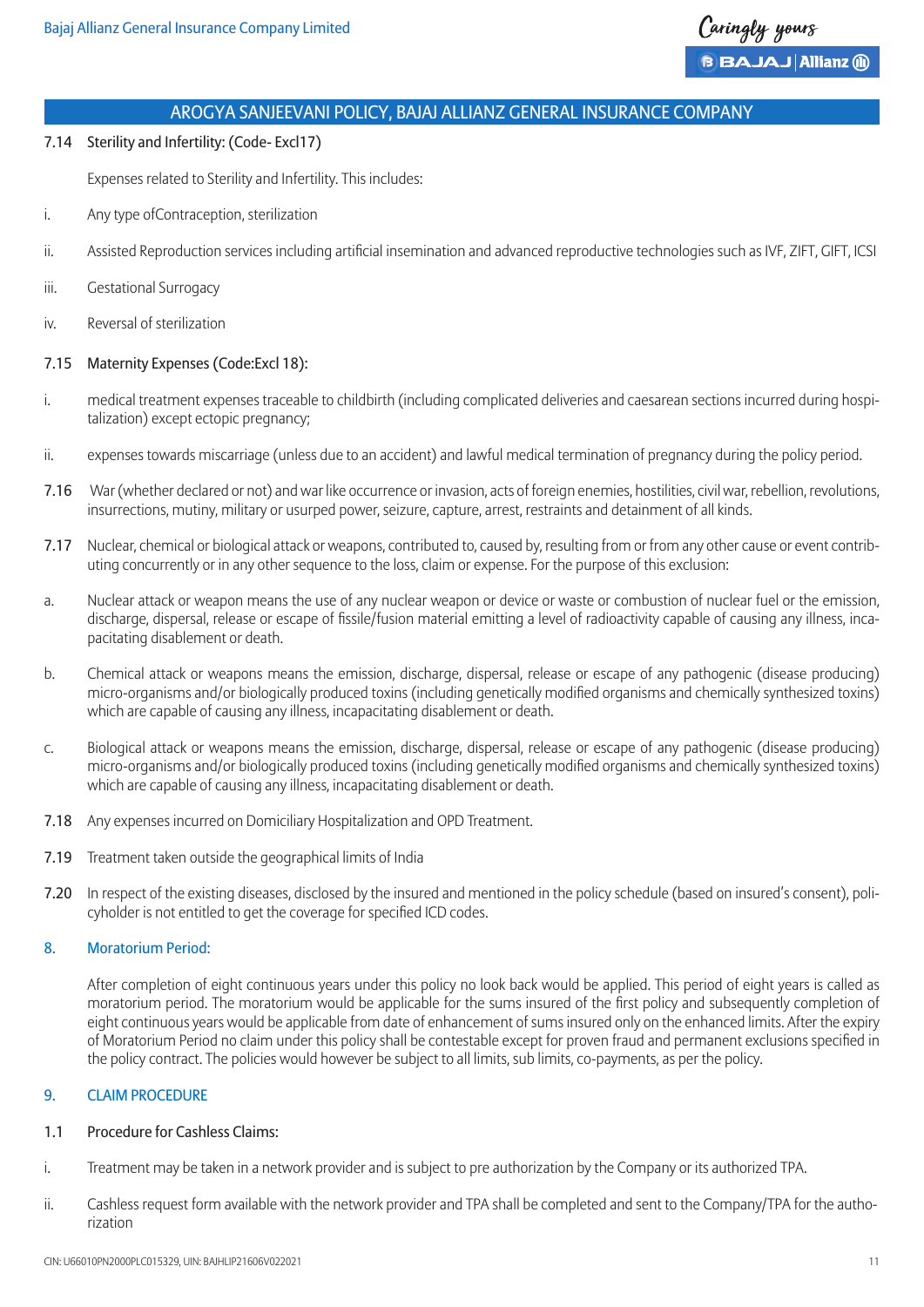- iii. The Company/TPA upon getting cashless request form and related medical information from the insured person / network provider will issue pre-authorization letter to the hospital after verification.
- iv. At the time of discharge, the insured person has to verify and sign the discharge papers, pay for non-medical and inadmissible expenses.
- v. The Company / TPA reserves the right to deny pre-authorization in case the insured person is unable to provide the relevant medical details
- vi. In case of denial of cashless access, the insured person may obtain the treatment as per the treating doctor's advice and submit the claim documents to the Company / TPA for reimbursement.

## 1.2 Procedure for reimbursement of claims:

For reimbursement of claims the insured person may submit the necessary documents to TPA (if applicable)/Company within the prescribed time limit as specified hereunder.

| SI. No. | Type of Claim                                                                                                         | <b>Prescribed Time Limit</b>                                        |
|---------|-----------------------------------------------------------------------------------------------------------------------|---------------------------------------------------------------------|
|         | Reimbursement of hospitalization, day care and pre hospitalization Within 30 days of date of discharge of<br>expenses | hospital                                                            |
|         | Reimbursement of post hospitalization expenses                                                                        | Within 15 days from completion of post<br>hospitalization treatment |

## 9.1 Notification of Claim

Notice with full particulars shall be sent to the Company / TPA (if applicable) as under:

- i. Within 24 hours from the date of emergency hospitalization required or before the Insured Person's discharge from Hospital, whichever is earlier.
- ii. At least 48 hours prior to admission in Hospital in case of a planned Hospitalization.

## 9.2 Documents to be submitted:

The reimbursement claim is to be supported with the following documents and submitted within the prescribed time limit.

- i. Duly completed claim form
- ii. Photo identity proof of the patient
- iii. Medical practitioner's prescription advising admission.
- iv. Original bills with itemized break-up
- v. Payment receipts
- vi. Discharge summary including complete medical history of the patient along with other details
- vii. Investigation / Diagnostic test reports etc. supported by the prescription from attending medical practitioner
- viii. OT notes or Surgeon's certificate giving details of the operation performed (for surgical cases)
- ix. Sticker/Invoice of the Implants, wherever applicable.
- x. MLR (Medico Legal Report) copy if carried out and FIR (First Information Report) if registered, wherever applicable.
- xi. NEFT Details (to enable direct credit of claim amount in bank account) and cancelled cheque
- xii. KYC (identity proof with address) of the proposer, where claim liability is above Rs. 1 Lakh as per AML Guidelines.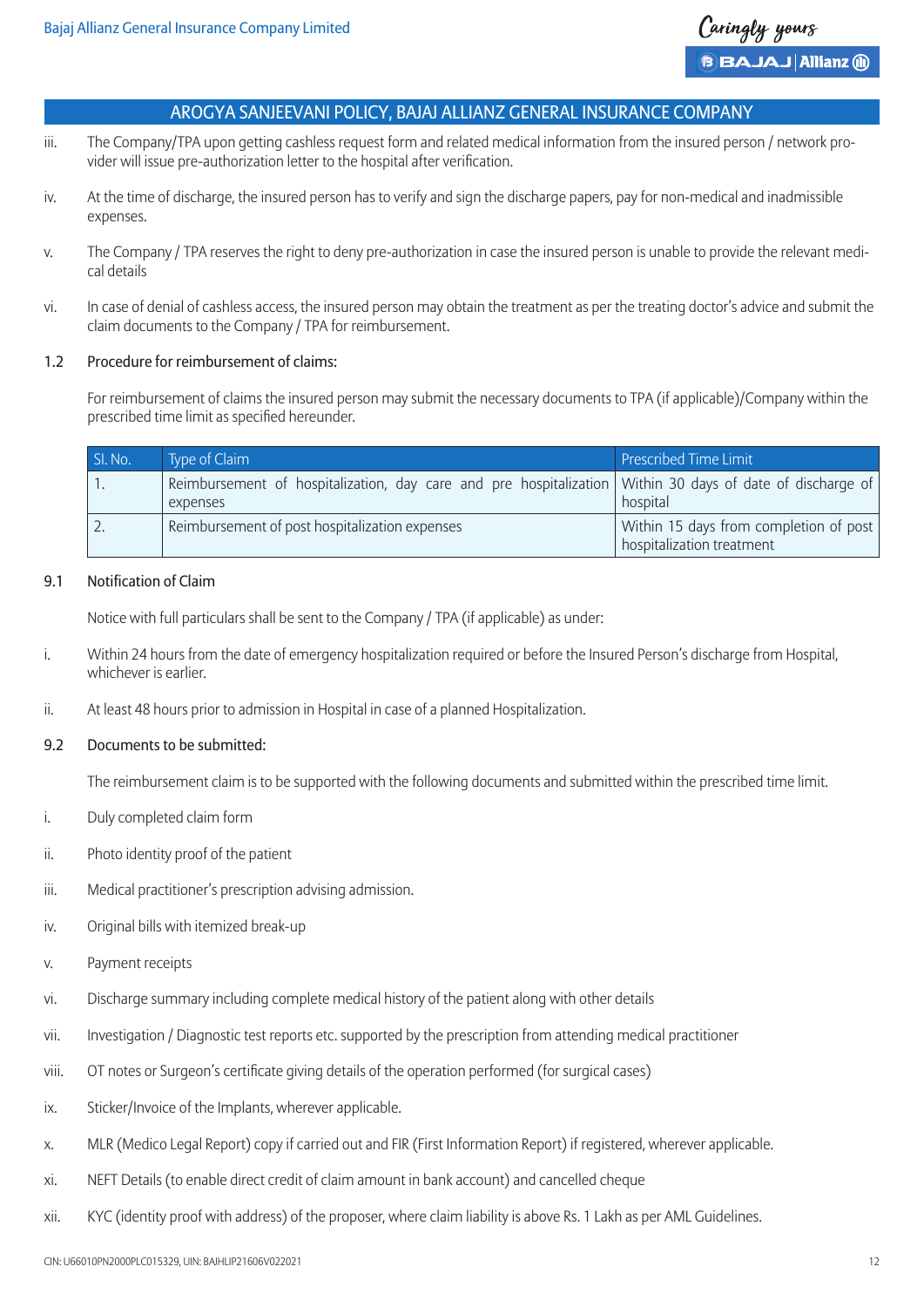- xiii. Legal heir/ succession certificate, wherever applicable
- xiv. Any other relevant document required by Company/ TPA for assessment of the claim.

#### Note:

- 1. The company shall only accept bills/invoices/medical treatment related documents only in the Insure Person's name for whom the claim is submitted
- 2. In the event of a claim lodged under the Policy and the original documents having been submitted to any other insurer, the Company shall accept the copy of the documents and claim settlement advice, duly certified by the other insurer subject to satisfaction of the Company
- 3. Any delay in notification or submission may be condoned on merit where delay is proved to be for reasons beyond the control of the Insured Person

#### 9.3 Co-payment

Each and every claim under the Policy shall be subject to a Copayment of 5% applicable to claim amount admissible and payable as per the terms and conditions of the Policy. The amount payable shall be after deduction of the copayment.

#### 9.4 Claim Settlement (provision for Penal Interest)

- i. The Company shall settle or reject a claim, as the case may be, within 30 days from the date of receipt of last necessary document.
- ii. In the case of delay in the payment of a claim, the Company shall be liable to pay interest from the date of receipt of last necessary document to the date of payment of claim at a rate 2% above the bank rate.
- iii. However, where the circumstances of a claim warrant an investigation in the opinion of the Company, it shall initiate and complete such investigation at the earliest in any case not later than 30 days from the date of receipt of last necessary document. In such cases, the Company shall settle the claim within 45 days from the date of receipt of last necessary document.
- iv. In case of delay beyond stipulated 45 days the Insurer shall be liable to pay interest at a rate 2% above the bank rate from the date of receipt of last necessary document to the date of payment of claim.

#### 9.5 Payment of Claim

All claims under the policy shall be payable in Indian currency only.

## 10. GENERAL TERMS & CONDITIONS

#### 10.1 Disclosure of Information

The Policy shall be void and all premium paid thereon shall be forfeited to the Company in the event of misrepresentation, misdescription or non-disclosure of any material fact.

#### 10.2 Condition Precedent to Admission of Liability

The due observance and fulfillment of the terms and conditions of the policy, by the insured person, shall be a condition precedent to any liability of the Company to make any payment for claims(s) arising under the policy.

#### 10.3 Material Change

The Insured shallnotify the Company in writing of any material change in the risk in relation to the declaration made in the proposal form or medical examination report at each Renewal and the Company may, adjust the scope of cover and /or premium, if necessary, accordingly.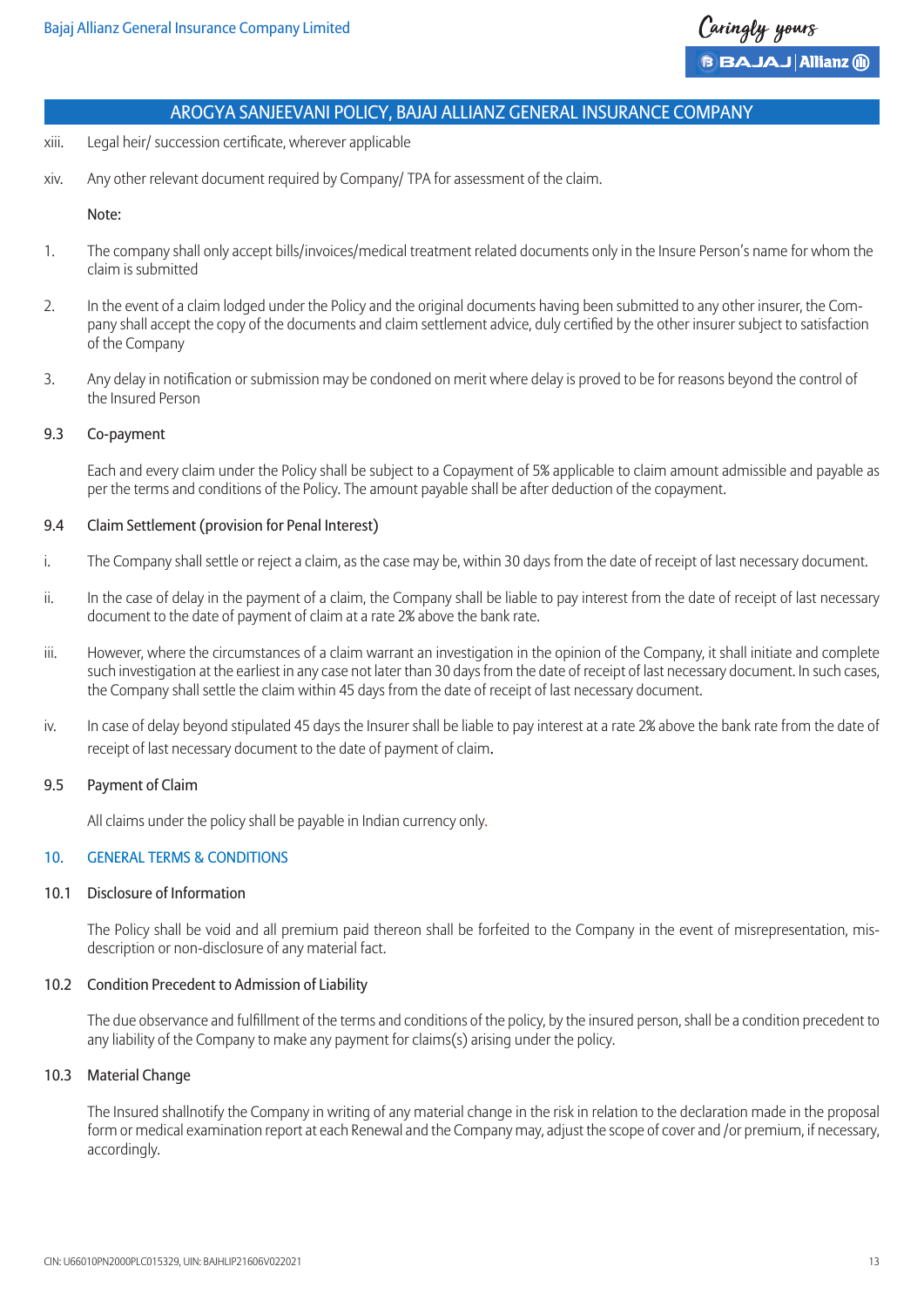#### 10.4 Records to be Maintained

The Insured Person shall keep an accurate record containing all relevant medical records and shall allow the Company or its representatives to inspect such records. The Policyholder or Insured Person shall furnish such information as the Company may require for settlement of any claim under the Policy, within reasonable time limit and within the time limit specified in the Policy.

#### 10.5 Complete Discharge

Any payment to the Insured Person or his/her nominees or his/her legal representative or to the Hospital/Nursing Home or Assignee, as the case may be, for any benefit under the Policy shall in all cases be a full, valid and an effectual discharge towards payment of claim by the Company to the extent of that amount for the particular claim.

#### 10.6 Notice & Communication

- i. Any notice, direction, instruction or any other communication related to the Policy should be made in writing.
- ii. Such communication shall be sent to the address of the Company or through any other electronic modes specified in the Policy Schedule.
- iii. The Company shall communicate to the Insured at the address or through any other electronic mode mentioned in the schedule.

#### 10.7 Territorial Limit

All medical treatment for the purpose of this insurance will have to be taken in India only.

## 10.8 Multiple Policies

- 1. In case of multiple policies taken by an insured during a period from the same or one or more insurers to indemnify treatment costs, the policyholder shall have the right to require a settlement of his/her claim in terms of any of his/her policies. In all such cases the insurer if chosen by the policy holder shall be obliged to settle the claim as long as the claim is within the limits of and according to the terms of the chosen policy.
- 2. Policyholder having multiple policies shall also have the right to prefer claims under this policy for the amounts disallowed under any other policy / policies, even if the sum insured is not exhausted. Then the Insurer(s) shall independently settle the claim subject to the terms and conditions of this policy.
- 3. If the amount to be claimed exceeds the sum insured under a single policy after, the policyholder shall have the right to choose insurers from whom he/she wants to claim the balance amount.
- 4. Where an insured has policies from more than one insurer to cover the same risk on indemnity basis, the insured shall only be indemnified the hospitalization costs in accordance with the terms and conditions of the chosen policy.

## 10.9 Fraud

If any claim made by the insured person, is in any respect fraudulent, or if any false statement, or declaration is made or used in support thereof, or if any fraudulent means or devices are used by the insured person or anyone acting on His/her behalf to obtain any Benefit under this Policy, all benefits under this Policy shall be forfeited.

Any amount already paid against Claims which are found fraudulent later under this Policy shall be repaid by all person(s) named in the Policy Schedule, who shall be jointly liable for such repayment.

For the purpose of this clause, the expression "fraud" means any of the following acts committed by the Insured Person or by his agent, with intent to deceive the insurer or to induce the insurer to issue an insurance policy:-

- a. The suggestion, as a fact of that which is not true and which the Insured Person does not believe to be true;
- b. the active concealment of a fact by the insured person having knowledge or brief of the fact;
- c. any other act fitted to deceive; and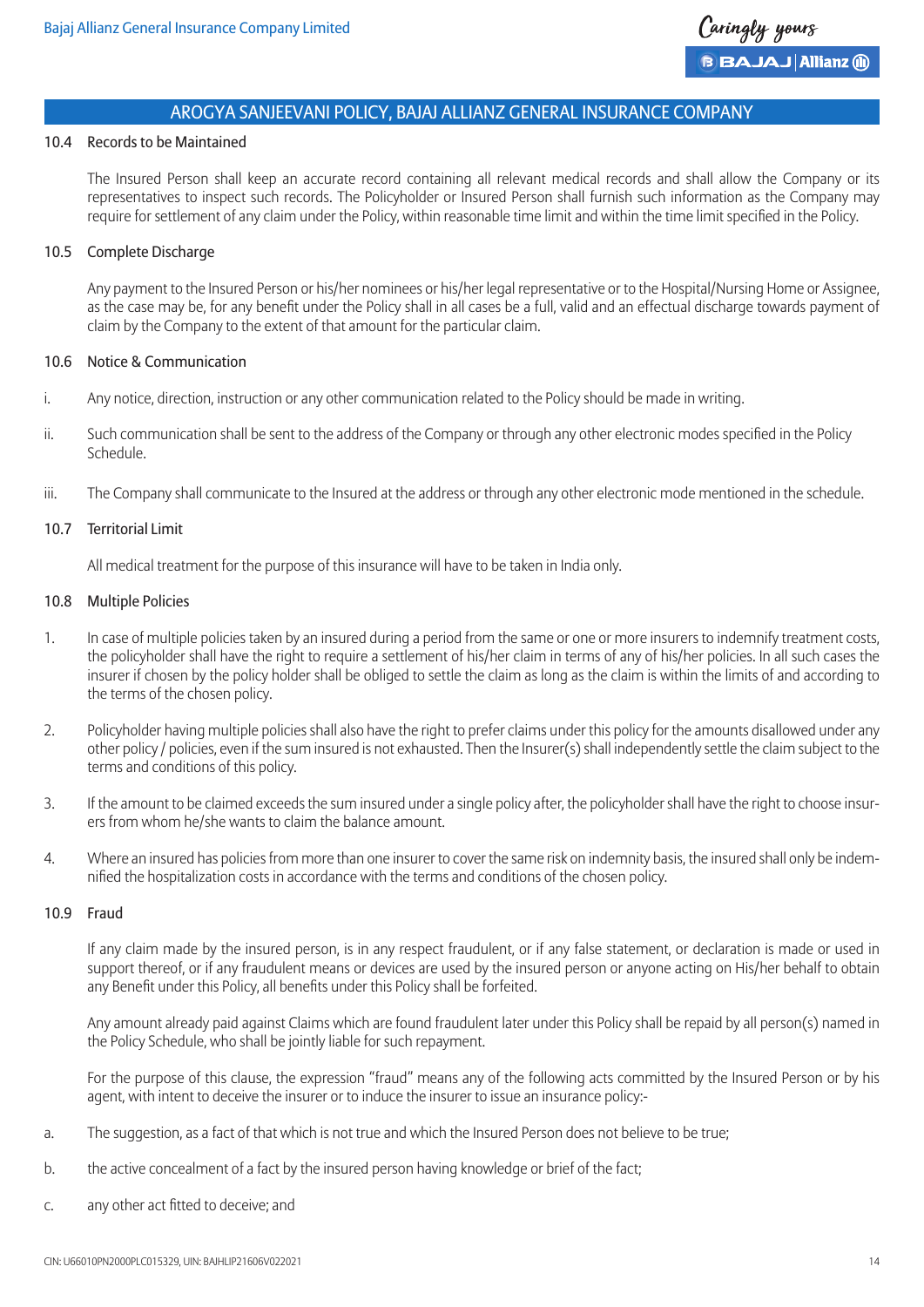d. any such act or omission as the law specially declares to be fraudulent

The Company shall not repudiate the policy on the ground of fraud, if the insured person/beneficiary can prove that the mis-statement was true to the best of his knowledge and there was no deliberate intention to suppress the fact or that such mis-statement of or suppression of material fact are within the knowledge of the insurer. Onus of disproving is upon the policyholder, if alive, or beneficiaries.

## 10.10 Cancellation

a. The Insured may cancel this Policy by giving 15 days' written notice, and in such an event, the Company shall refund premium on short term rates for the unexpired Policy Period as per the rates detailed below.

| Refund %                                       |        |
|------------------------------------------------|--------|
| <b>Refund of Premium (basis Policy Period)</b> |        |
| <b>Timing of Cancellation</b>                  | 1Yr    |
| Up to 30 days                                  | 75.00% |
| 31 to 90 days                                  | 50.00% |
| 3 to 6 months                                  | 25.00% |
| 6 to 12 months                                 | 0.00%  |

Notwithstanding anything contained herein or otherwise, no refunds of premium shall be made in respect of Cancellation where, any claim has been admitted or has been lodged or any Benefit has been availed by the Insured person under the Policy.

## b. Cancellation grid for premium received on instalment basis and refund is as under

For monthly/quarterly premium modes, no premium is refunded. For half yearly premium payment mode, the premium will be refunded as per the below table:

| Period in Risk (from latest instalment date)          | Premium Refund Pro Rate  |
|-------------------------------------------------------|--------------------------|
|                                                       | % of Half Yearly Premium |
| Exceeding 15 days but less than or equal to 3 months  | 30%                      |
| Exceeding 3 months but less than or equal to 6 months | 0%                       |

c. The Company may cancel the policy at any time on grounds of mis-representation, non-disclosure of material facts, fraud by the Insured Person, by giving 15 days' written notice. There would be no refund of premium on cancellation on grounds of mis-representation, non-disclosure of material facts or fraud.

## 10.11 Automatic change in Coverage under the policy

The coverage for the Insured Person(s) shall automatically terminate:

1. In the case of his/ her (Insured Person) demise.

However the cover shall continue for the remaining Insured Persons till the end of Policy Period. The other Insured Persons may also apply to renew the Policy. In case, the other Insured Person is minor, the Policy shall be renewed only through any one of his/her natural guardian or guardian appointed by Court. All relevant particulars in respect of such person (including his/her relationship with the Insured person) must be submitted to the Company along with the application. Provided no Claim has been made, and termination takes place on account of death of the Insured Person, pro-rata refund of premium of the deceased Insured Person for the balance period of the Policy will be effective.

2. Upon exhaustion of Sum insured and Cumulative Bonus, for the Policy Year. However, the policy is subject to renewal on the due date as per the applicable terms and conditions.

## 10.12 Territorial Jurisdiction

All disputes or differences under or in relation to the interpretation of the terms, conditions, validity, construct, limitations and/or exclusions contained in the Policy shall be determined by the Indian court and according to Indian law.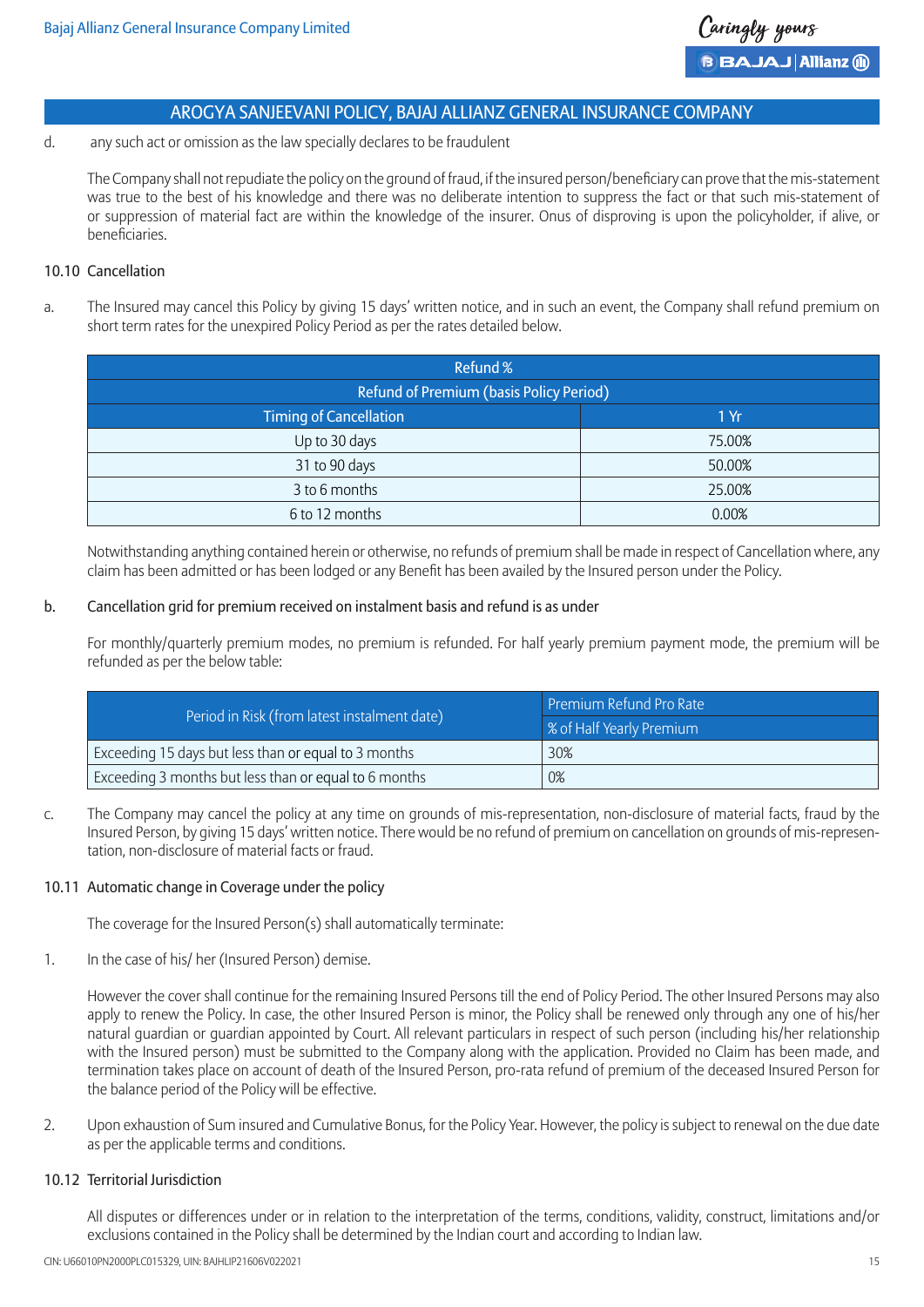## 10.13 Arbitration

- i. If any dispute or difference shall arise as to the quantum to be paid by the Policy, (liability being otherwise admitted) such difference shall independently of all other questions, be referred to the decision of a sole arbitrator to be appointed in writing by the parties here to or if they cannot agree upon a single arbitrator within thirty days of any party invoking arbitration, the same shall be referred to a panel of three arbitrators, comprising two arbitrators, one to be appointed by each of the parties to the dispute/difference and the third arbitrator to be appointed by such two arbitrators and arbitration shall be conducted under and in accordance with the provisions of the Arbitration and Conciliation Act 1996, as amended by Arbitration and Conciliation (Amendment) Act, 2015 (No. 3 of 2016).
- ii. It is clearly agreed and understood that no difference or dispute shall be preferable to arbitration as herein before provided, if the Company has disputed or not accepted liability under or in respect of the policy.
- iii. It is hereby expressly stipulated and declared that it shall be a condition precedent to any right of action or suit upon the policy that award by such arbitrator/arbitrators of the amount of expenses shall be first obtained.

### 10.14 Migration

The Insured Person will have the option to migrate the Policy to other health insurance products/plans offered by the company as per the extant guidelines related to migration. If such person is presently covered and has been continuously covered without any lapses under any health insurance product/plan offered by the company, as per Guidelines on migration, the proposed Insured Person will get all the accrued continuity benefits in waiting periods as below:

- i. The waiting periods specified in Section 6 shall be reduced by number of continuous preceding years of coverage of the Insured Person under the previous health insurance policy.
- ii. Migration benefit will be offered to the extent of sum of previous sum insured and accrued bonus/multiplier benefit (as part of the base sum insured), migration benefit shall not apply to any other additional increased Sum Insured.)

For detailed Guidelines on Migration, kindly refer the link: https://www.irdai.gov.in/ADMINCMS/cms/frmGuidelines\_Layout. aspx?page=PageNo3987

#### 10.15 Portability

The Insured Person will have the option to port the Policy to other insurers as per extant Guidelines related to Portability. If such person is presently covered and has been continuously covered without any lapses under any health insurance plan with an Indian General/Health insurer as per Guidelines on portability, the proposed Insured Person will get all the accrued continuity benefits in waiting periods as under:

- i. The waiting periods specified in Section 6 shall be reduced by the number of continuous preceding years of coverage of the Insured Person under the previous Health Insurance Policy
- ii. Portability benefit will be offered to the extent of sum of previous sum insured and accrued bonus ( as part of the base sum insured), portability benefit shall not apply to any other additional increased sum insured.

For detailed Guidelines on Migration, kindly refer the link: https://www.irdai.gov.in/ADMINCMS/cms/frmGuidelines\_Layout. aspx?page=PageNo3987

#### 10.16 Renewal of Policy

The policy shall ordinarily be renewable except on grounds of fraud, moral hazard, misrepresentation by the insured person. The Company is not bound to give notice that it is due for renewal.

- i. Renewal shall not be denied on the ground that the insured had made a claim or claims in the preceding policy years
- ii. Request for renewal along with requisite premium shall be received by the Company before the end of the Policy Period.
- iii. At the end of the Policy Period, the policy shall terminate and can be renewed within the Grace Period to maintain continuity of benefits without Break in Policy. Coverage is not available during the grace period.

CIN: U66010PN2000PLC015329, UIN: BAJHLIP21606V022021 16 iv. If not renewed within Grace Period after due renewal date, the Policy shall terminate.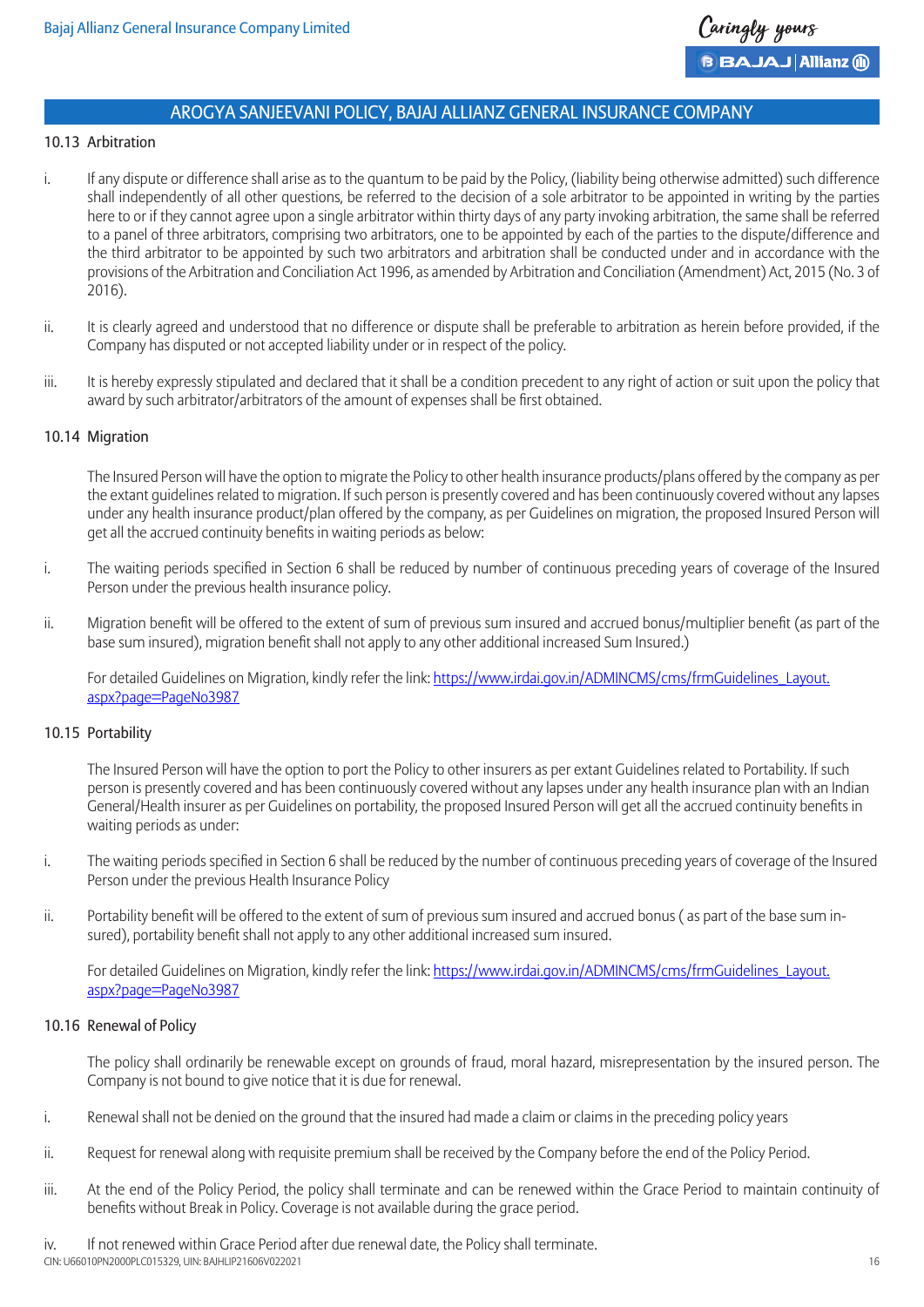#### 10.17 Premium Payment in Installments

If the insured person has opted for Payment of Premium on an installment basis i.e. Half Yearly, Quarterly or Monthly, as mentioned in Your Policy Schedule/ Certificate of Insurance, the following Conditions shall apply ( notwithstanding any terms contrary elsewhere in the Policy)

- i. Grace Period of 15 days would be given to pay the installment premium due for the Policy.
- ii. During such grace period, coverage will not be available from the installment premium payment due date till the date of receipt of premium by the Company.
- iii. The benefits provided under "Waiting Periods", "Specific Waiting Periods" Section shall continue in the event of payment of premium within the stipulated Grace Period.
- iv. No interest will be charged if the installment premium is not paid on due date.
- v. In case of installment premium due not received within the grace period, the policy will get cancelled.

## 10.18 Possibility of Revision of Terms of the Policy Including the Premium Rates

The Company, with prior approval of IRDAI, may revise or modify the terms of the policy including the premium rates. The insured person shall be notified three months before the changes are affected.

#### 10.19 Free look period

The Free Look Period shall be applicable at the inception of the Policy and not on renewals or at the time of porting the policy.

The insured shall be allowed a period of fifteen days from date of receipt of the Policy to review the terms and conditions of the Policy, and to return the same if not acceptable.

If the insured has not made any claim during the Free Look Period, the insured shall be entitled to

- i. a refund of the premium paid less any expenses incurred by the Company on medical examination of the insured person and the stamp duty charges; or
- ii. where the risk has already commenced and the option of return of the Policy is exercised by the insured, a deduction towards the proportionate risk premium for period of cover or
- iii. Where only a part of the insurance coverage has commenced, such proportionate premium commensurate with the insurance coverage during such period;

## 10.20 Endorsements (Changes in the Policy)

- i. This Policy constitutes the complete contract of insurance. This Policy cannot be modified by anyone (including an insurance agent or broker) except the Company. Any change made by the Company shall be evidenced by a written endorsement signed and stamped.
- ii. The policyholder may be changed only at the time of renewal. The new policyholder must be the legal heir/immediate family member. Such change would be subject to acceptance by the Company and payment of premium (if any). The renewed Policy shall be treated as having been renewed without break.

The policyholder may be changed during the Policy Period only in case of his/her demise or him/her moving out of India.

#### 10.21 Change of Sum Insured

Sum insured can be changed (increased/ decreased) only at the time of renewal or at any time, subject to underwriting by the Company. For any increase in SI, the waiting period shall start afresh only for the enhanced portion of the sum insured.

## 10.22 .Terms and condition of the Policy

The terms and conditions contained herein and in the Policy Schedule shall be deemed to form part of the Policy and shall be read together as one document.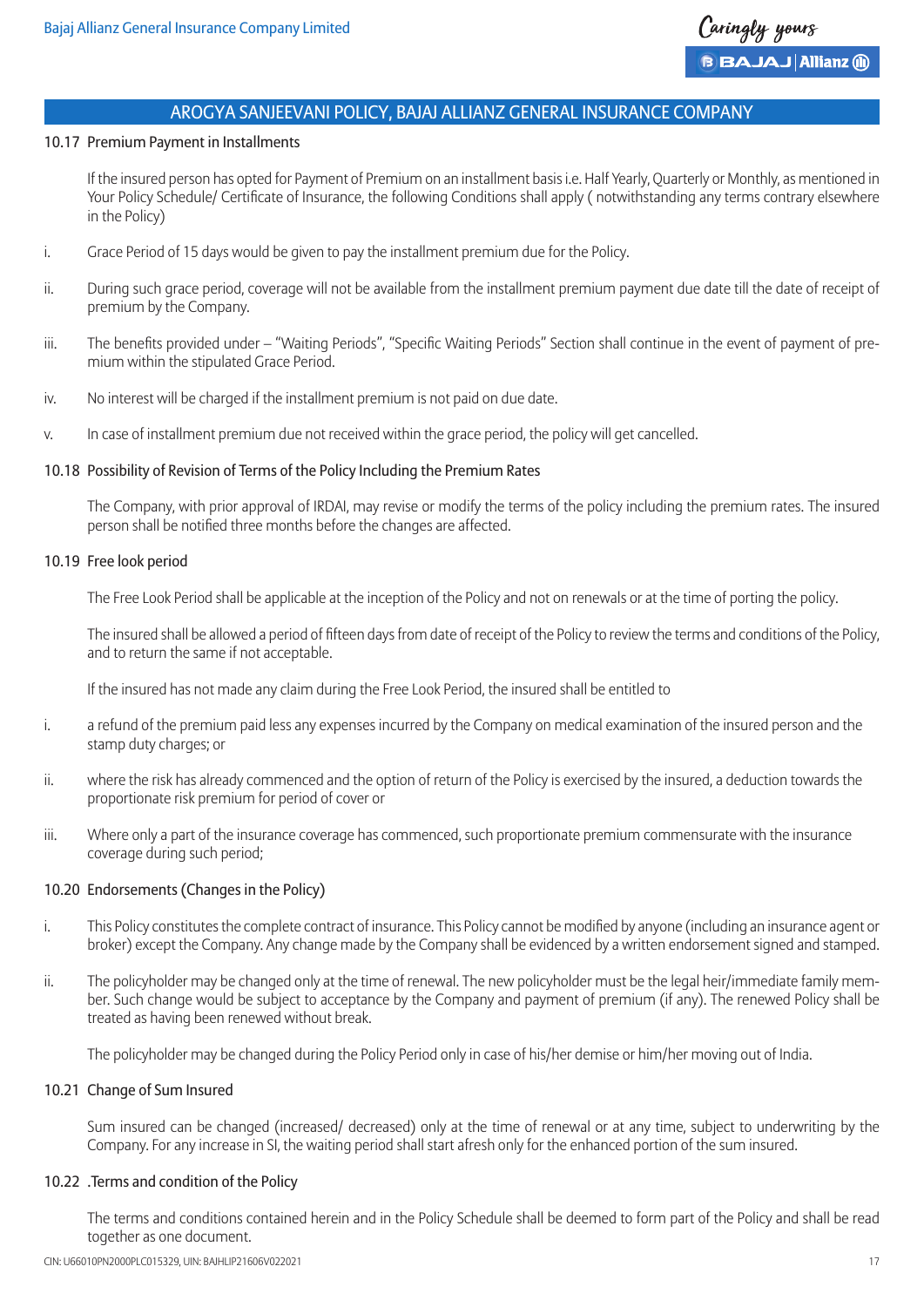#### 10.23 Withdrawal of Policy

- i. In the likelihood of this product being withdrawn in future, the Company will intimate the insured person about the same 90 days prior to expiry of the policy.
- ii. lnsured Person will have the option to migrate to similar health insurance product available with the Company at the time of renewal with all the accrued continuity benefits such as cumulative bonus, waiver of waiting period. as per IRDAI guidelines, provided the policy has been maintained without a break.

#### 10.24 Nomination

The policyholder is required at the inception of the policy to make a nomination for the purpose of payment of claims under the policy in the event of death of the policyholder. Any change of nomination shall be communicated to the Company in writing and such change shall be effective only when an endorsement on the policy is made. For claim settlement under reimbursement, the Company will pay the policyholder. In the event of death of the policyholder, the Company will pay the nominee {as named in the Policy Schedule/Policy Certificate/Endorsement (if any)} and in case there is no subsisting nominee, to the legal heirs or legal representatives of the Policyholder whose discharge shall be treated as full and final discharge of its liability under the Policy.

## 11. Grievance Redressal Procedure

The company has always been known as a forward-looking customer centric organization. It takes immense pride in its approach of "Caringly Yours". To provide you with top-notch service on all fronts, the company has provided with multiple platforms via which you can always reach out to us at below mentioned touch points

- 1. Our toll-free number 1-800-209- 5858 or 020-30305858, say Say "Hi" on WhatsApp on +91 7507245858
- 2. Branches for resolution of your grievances / complaints, the Branch details can be found on our website

www.bajajallianz.com/branch-locator.html

3. Register your grievances / complaints on our website

www.bajajallianz.com/about-us/customer-service.html

- 4. E-mail
- a. Level 1: bagichelp@bajajallianz.co.in and for senior citizens to seniorcitizen@bajajallianz.co.in
- b. Level 2: In case you are not satisfied with the response given to you at Level 1 you may write to our Grievance Redressal Officer at ggro@bajajallianz.co.in
- c. Level 3: If in case, your grievance is still not resolved, and you wish to talk to our care specialist, please give a missed call on +91 80809 45060 OR SMS To 575758 and our care specialist will call you back
- 5. If you are still not satisfied with the decision of the Insurance Company, you may approach the Insurance Ombudsman, established by the Central Government for redressal of grievance. Detailed process along with list of Ombudsman offices are available at www. cioins.co.in/ombudsman.html

## The contact details of the Insurance Ombudsman offices are mentioned in Annexure B

#### 12. TABLE OF BENEFITS

| Name         | Arogya Sanjeevani Policy, Bajaj Allianz General Insurance Company |
|--------------|-------------------------------------------------------------------|
| Product Type | Individual/ Floater                                               |
| Category of  |                                                                   |
| Cover        | Indemnity                                                         |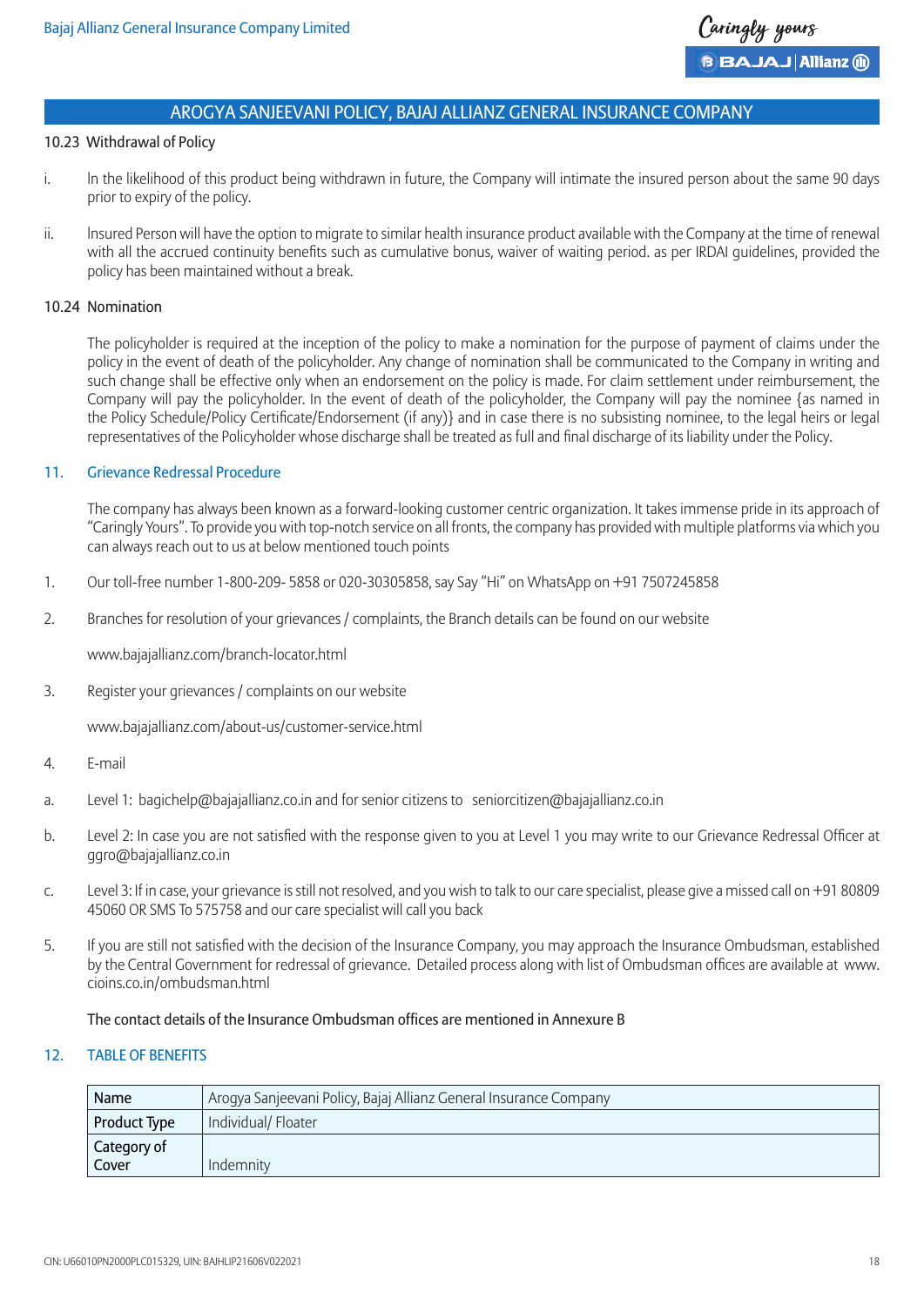

| Sum insured                           | <b>INR</b><br>On Individual basis - SI shall apply to each individual family member<br>On Floater basis - SI shall apply to the entire family                                                                                                                                                                                                                                                                                                                                                                                                                                           |
|---------------------------------------|-----------------------------------------------------------------------------------------------------------------------------------------------------------------------------------------------------------------------------------------------------------------------------------------------------------------------------------------------------------------------------------------------------------------------------------------------------------------------------------------------------------------------------------------------------------------------------------------|
| <b>Policy Period</b>                  | 1 year                                                                                                                                                                                                                                                                                                                                                                                                                                                                                                                                                                                  |
| Eligibility                           | Policy can be availed by persons between the age of 18 years and 65years, as Proposer. Proposer with higher<br>age can obtain policy for family, without covering self.<br>Policy can be availed for Self and the following family members<br>Legally wedded Spouse<br>a.<br>Parents and Parents-in-law<br>b.<br>Dependent Children (i.e natural or legally adopted) between the age of 3months to 25 years. If the<br>C.<br>child above 18 years is financially independent or if the girl child is married, he or she shall be ineligible for<br>coverage in the subsequent renewals. |
| <b>Grace Period</b>                   | For Yearly payment of mode, a fixed period of 30 days is to be allowed as Grace Period and for all other modes<br>of payment a fixed period of 15 days be allowed as grace period.                                                                                                                                                                                                                                                                                                                                                                                                      |
| Hospitalisation<br><b>Expenses</b>    | Expenses of Hospitalization for a minimum period of 24 consecutive hours only shall be admissible<br>Time limit of 24 hrs shall not apply when the treatment is undergone in a Day Care Center                                                                                                                                                                                                                                                                                                                                                                                          |
| Pre<br>Hospitalisation                | For 30 days prior to the date of hospitalization                                                                                                                                                                                                                                                                                                                                                                                                                                                                                                                                        |
| Post<br>Hospitalisation               | For 60 days from the date of discharge from the hospital                                                                                                                                                                                                                                                                                                                                                                                                                                                                                                                                |
| Sublimit for<br>room/doctors<br>fee   | 1. Room Rent, Boarding, Nursing Expenses all inclusive as provided by the Hospital / Nursing Home up to 2% of<br>the sum insured subject to maximum of Rs.5000/-, per day.<br>2. Intensive Care Unit (ICU) charges/ Intensive Cardiac Care Unit (ICCU) charges all inclusive as provided by the<br>Hospital / Nursing Home up to 5% of the sum insured subject to maximum of Rs.10,000/-, per day                                                                                                                                                                                       |
| Cataract<br><b>Treatment</b>          | Up to 25% of Sum insured or Rs.40,000/-, whichever is lower, per eye, under one policy year.                                                                                                                                                                                                                                                                                                                                                                                                                                                                                            |
| <b>AYUSH</b>                          | Expenses incurred for Inpatient Care treatment under Ayurveda, Yoga and Naturopathy, Unani, Sidha and<br>Homeopathy systems of medicines shall be covered upto sum insured, during each Policy Year as specified in<br>the policy schedule.                                                                                                                                                                                                                                                                                                                                             |
| <b>Pre Existing</b><br><b>Disease</b> | Only PEDs declared in the Proposal Form and accepted for coverage by the Companyshall be covered after a<br>waiting period of 4 years                                                                                                                                                                                                                                                                                                                                                                                                                                                   |
| Cumulative<br>bonus                   | Increase in the sum insured by 5% in respect of each claim free year subject to a maximum of 50% of SI. In the<br>event of claim the cumulative bonus shall be reduced at the same rate.                                                                                                                                                                                                                                                                                                                                                                                                |
| Co Pay                                | 5% co pay on all claims                                                                                                                                                                                                                                                                                                                                                                                                                                                                                                                                                                 |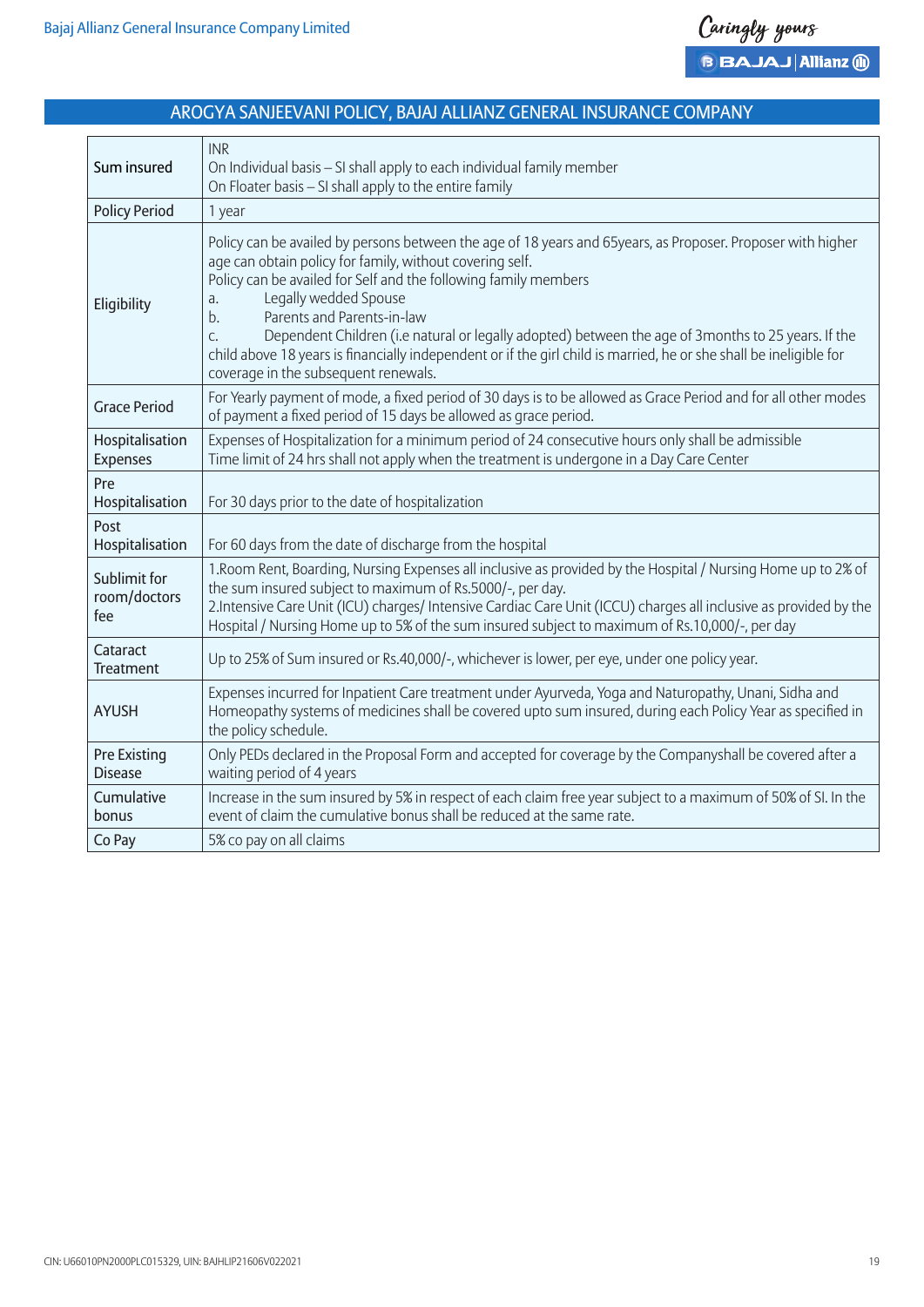## Annexure-A

## List I – Items for which optional cover may be offered by Insurers

| SI <sub>No</sub> | <b>Item</b>                                                            |
|------------------|------------------------------------------------------------------------|
| 1                | <b>BABY FOOD</b>                                                       |
| $\overline{2}$   | <b>BABY UTILITIES CHARGES</b>                                          |
| 3                | <b>BEAUTY SERVICES</b>                                                 |
| $\overline{4}$   | <b>BELTS/ BRACES</b>                                                   |
| 5                | <b>BUDS</b>                                                            |
| 6                | COLD PACK/HOT PACK                                                     |
| $\overline{7}$   | <b>CARRY BAGS</b>                                                      |
| 8                | <b>EMAIL / INTERNET CHARGES</b>                                        |
| $\mathsf g$      | FOOD CHARGES (OTHER THAN PATIENT's DIET PROVIDED BY HOSPITAL)          |
| 10               | <b>LEGGINGS</b>                                                        |
| 11               | <b>LAUNDRY CHARGES</b>                                                 |
| 12               | <b>MINERAL WATER</b>                                                   |
| 13               | <b>SANITARY PAD</b>                                                    |
| 14               | <b>TELEPHONE CHARGES</b>                                               |
| 15               | <b>GUEST SERVICES</b>                                                  |
| 16               | <b>CREPE BANDAGE</b>                                                   |
| 17               | <b>DIAPER OF ANY TYPE</b>                                              |
| 18               | <b>EYELET COLLAR</b>                                                   |
| 19               | <b>SLINGS</b>                                                          |
| 20               | BLOOD GROUPING AND CROSS MATCHING OF DONORS SAMPLES                    |
| 21               | SERVICE CHARGES WHERE NURSING CHARGE ALSO CHARGED                      |
| 22               | Television Charges                                                     |
| 23               | <b>SURCHARGES</b>                                                      |
| 24               | ATTENDANT CHARGES                                                      |
| 25               | EXTRA DIET OF PATIENT (OTHER THAN THAT WHICH FORMS PART OF BED CHARGE) |
| 26               | <b>BIRTH CERTIFICATE</b>                                               |
| 27               | <b>CERTIFICATE CHARGES</b>                                             |
| 28               | <b>COURIER CHARGES</b>                                                 |
| 29               | <b>CONVEYANCE CHARGES</b>                                              |
| 30               | MEDICAL CERTIFICATE                                                    |
| 31               | MEDICAL RECORDS                                                        |
| 32               | PHOTOCOPIES CHARGES                                                    |
| 33               | MORTUARY CHARGES                                                       |
| 34               | <b>WALKING AIDS CHARGES</b>                                            |
| 35               | OXYGEN CYLINDER (FOR USAGE OUTSIDE THE HOSPITAL)                       |
| 36               | <b>SPACER</b>                                                          |
| 37               | SPIROMETRE                                                             |
| 38               | NEBULIZER KIT                                                          |
| 39               | STEAM INHALER                                                          |
| 40               | ARMSLING                                                               |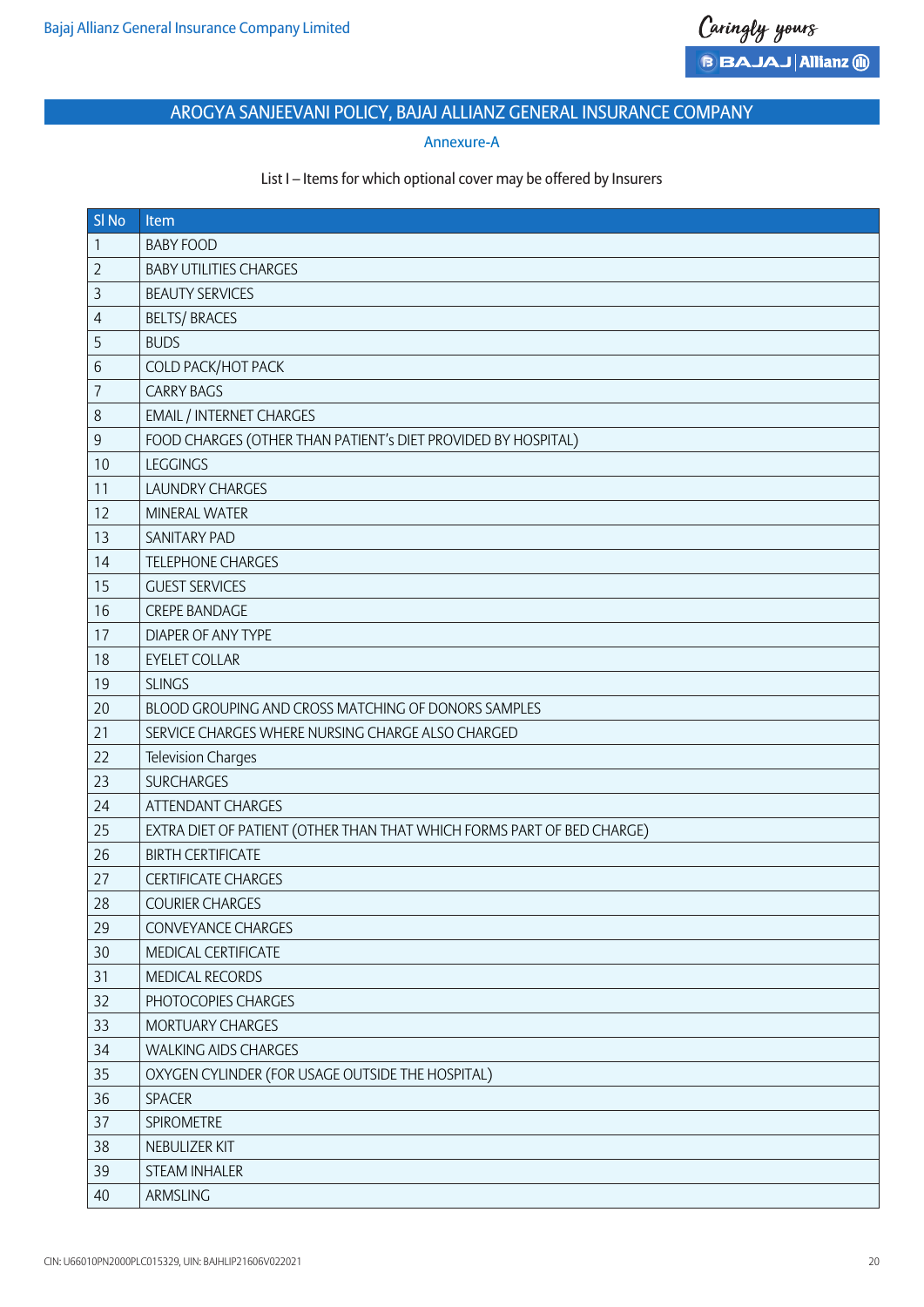| 41 | <b>THERMOMETER</b>                                                                                   |
|----|------------------------------------------------------------------------------------------------------|
| 42 | <b>CERVICAL COLLAR</b>                                                                               |
| 43 | <b>SPLINT</b>                                                                                        |
| 44 | <b>DIABETIC FOOT WEAR</b>                                                                            |
| 45 | KNEE BRACES (LONG/ SHORT/ HINGED)                                                                    |
| 46 | KNEE IMMOBILIZER/SHOULDER IMMOBILIZER                                                                |
| 47 | <b>LUMBO SACRAL BELT</b>                                                                             |
| 48 | NIMBUS BED OR WATER OR AIR BED CHARGES                                                               |
| 49 | AMBULANCE COLLAR                                                                                     |
| 50 | AMBULANCE EQUIPMENT                                                                                  |
| 51 | <b>ABDOMINAL BINDER</b>                                                                              |
| 52 | PRIVATE NURSES CHARGES- SPECIAL NURSING CHARGES                                                      |
| 53 | <b>SUGAR FREE Tablets</b>                                                                            |
| 54 | CREAMS POWDERS LOTIONS (Toiletries are not payable, only prescribed medical pharmaceuticals payable) |
| 55 | <b>ECG ELECTRODES</b>                                                                                |
| 56 | <b>GLOVES</b>                                                                                        |
| 57 | <b>NEBULISATION KIT</b>                                                                              |
| 58 | ANY KIT WITH NO DETAILS MENTIONED [DELIVERY KIT, ORTHOKIT, RECOVERY KIT, ETC]                        |
| 59 | <b>KIDNEY TRAY</b>                                                                                   |
| 60 | <b>MASK</b>                                                                                          |
| 61 | <b>OUNCE GLASS</b>                                                                                   |
| 62 | <b>OXYGEN MASK</b>                                                                                   |
| 63 | PELVIC TRACTION BELT                                                                                 |
| 64 | <b>PAN CAN</b>                                                                                       |
| 65 | <b>TROLLY COVER</b>                                                                                  |
| 66 | UROMETER, URINE JUG                                                                                  |
| 67 | AMBULANCE                                                                                            |
| 68 | <b>VASOFIX SAFETY</b>                                                                                |

## List II – Items that are to be subsumed into Room Charges

| SI <sub>No</sub> | Item                                      |
|------------------|-------------------------------------------|
| 1                | BABY CHARGES (UNLESS SPECIFIED/INDICATED) |
| $\overline{2}$   | <b>HAND WASH</b>                          |
| $\mathfrak{Z}$   | <b>SHOE COVER</b>                         |
| $\overline{4}$   | <b>CAPS</b>                               |
| 5                | <b>CRADLE CHARGES</b>                     |
| 6                | <b>COMB</b>                               |
| $\overline{7}$   | EAU-DE-COLOGNE / ROOM FRESHNERS           |
| 8                | <b>FOOT COVER</b>                         |
| $\overline{9}$   | <b>GOWN</b>                               |
| 10               | <b>SLIPPERS</b>                           |
| 11               | <b>TISSUE PAPER</b>                       |
| 12               | <b>TOOTH PASTE</b>                        |
| 13               | <b>TOOTH BRUSH</b>                        |
| 14               | <b>BED PAN</b>                            |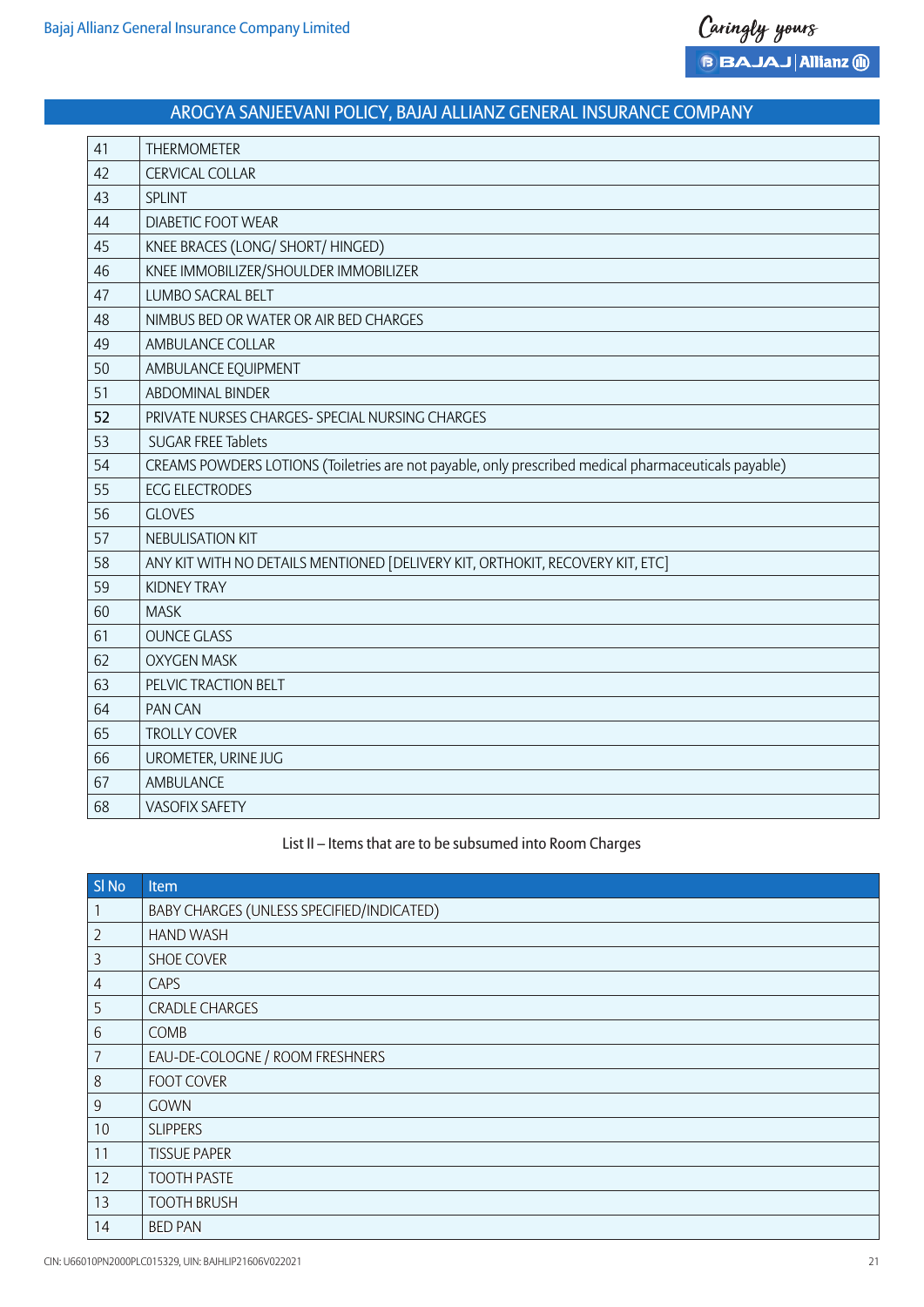| 15 | <b>FACE MASK</b>                                    |
|----|-----------------------------------------------------|
| 16 | <b>FLEXI MASK</b>                                   |
| 17 | <b>HAND HOLDER</b>                                  |
| 18 | <b>SPUTUM CUP</b>                                   |
| 19 | <b>DISINFECTANT LOTIONS</b>                         |
| 20 | <b>LUXURY TAX</b>                                   |
| 21 | <b>HVAC</b>                                         |
| 22 | <b>HOUSE KEEPING CHARGES</b>                        |
| 23 | AIR CONDITIONER CHARGES                             |
| 24 | IM IV INJECTION CHARGES                             |
| 25 | <b>CLEAN SHEET</b>                                  |
| 26 | BLANKET/WARMER BLANKET                              |
| 27 | <b>ADMISSION KIT</b>                                |
| 28 | <b>DIABETIC CHART CHARGES</b>                       |
| 29 | DOCUMENTATION CHARGES / ADMINISTRATIVE EXPENSES     |
| 30 | <b>DISCHARGE PROCEDURE CHARGES</b>                  |
| 31 | <b>DAILY CHART CHARGES</b>                          |
| 32 | ENTRANCE PASS / VISITORS PASS CHARGES               |
| 33 | EXPENSES RELATED TO PRESCRIPTION ON DISCHARGE       |
| 34 | <b>FILE OPENING CHARGES</b>                         |
| 35 | INCIDENTAL EXPENSES / MISC. CHARGES (NOT EXPLAINED) |
| 36 | PATIENT IDENTIFICATION BAND / NAME TAG              |
| 37 | PULSEOXYMETER CHARGES                               |

## List III – Items that are to be subsumed into Procedure Charges

| SI <sub>No.</sub> | Item                                               |
|-------------------|----------------------------------------------------|
| $\mathbf{1}$      | HAIR REMOVAL CREAM                                 |
| $\overline{2}$    | DISPOSABLES RAZORS CHARGES (for site preparations) |
| $\overline{3}$    | <b>EYE PAD</b>                                     |
| $\overline{4}$    | <b>EYE SHEILD</b>                                  |
| 5                 | <b>CAMERA COVER</b>                                |
| 6                 | DVD, CD CHARGES                                    |
| $\overline{7}$    | <b>GAUSE SOFT</b>                                  |
| 8                 | <b>GAUZE</b>                                       |
| $\overline{9}$    | WARD AND THEATRE BOOKING CHARGES                   |
| 10                | ARTHROSCOPY AND ENDOSCOPY INSTRUMENTS              |
| 11                | MICROSCOPE COVER                                   |
| 12                | SURGICAL BLADES, HARMONICSCALPEL, SHAVER           |
| 13                | <b>SURGICAL DRILL</b>                              |
| 14                | <b>EYE KIT</b>                                     |
| 15                | <b>EYE DRAPE</b>                                   |
| 16                | X-RAY FILM                                         |
| 17                | <b>BOYLES APPARATUS CHARGES</b>                    |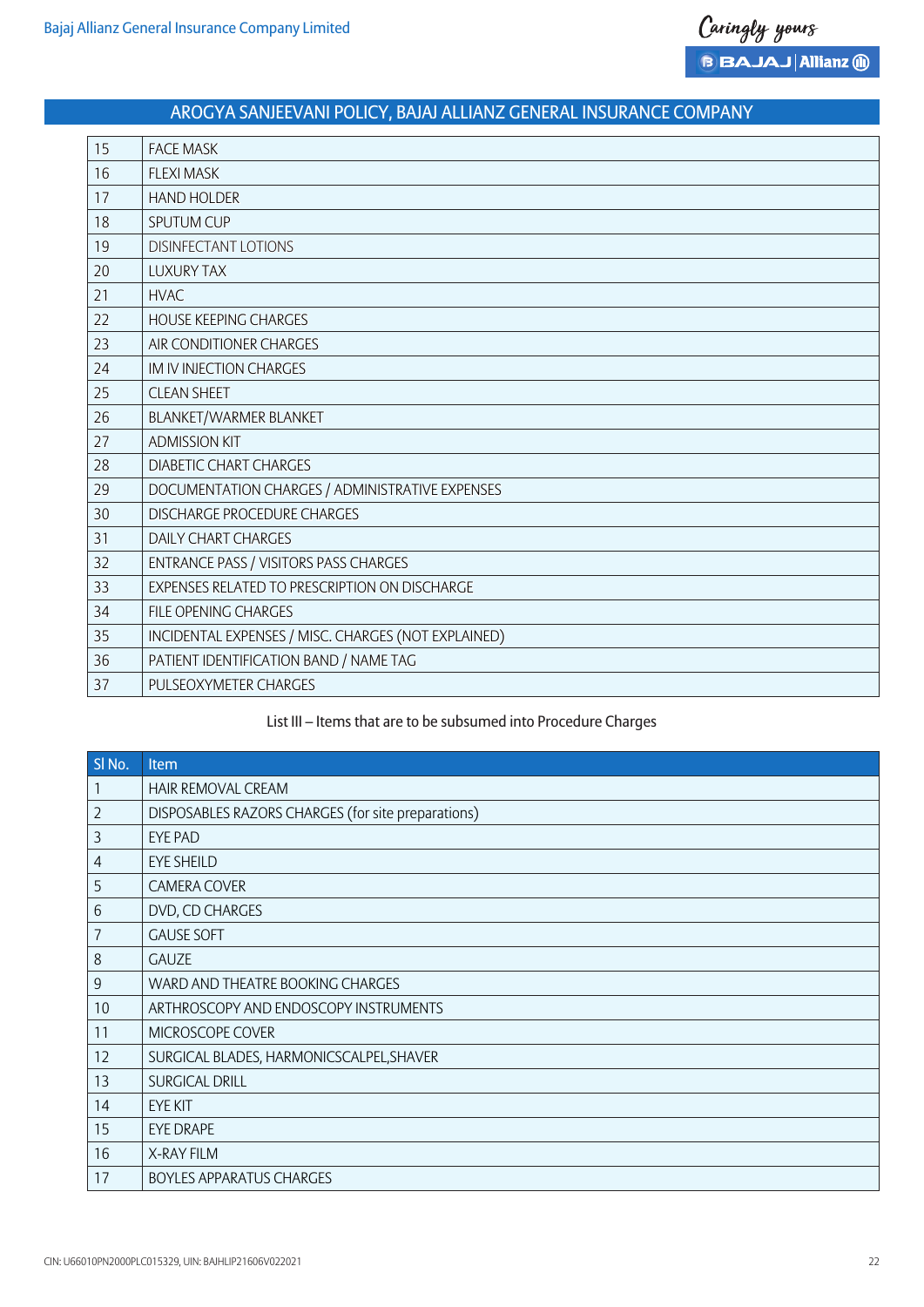| 18 | <b>COTTON</b>              |
|----|----------------------------|
| 19 | COTTON BANDAGE             |
| 20 | SURGICAL TAPE              |
| 21 | APRON                      |
| 22 | <b>TORNIQUET</b>           |
| 23 | ORTHOBUNDLE, GYNAEC BUNDLE |

## List IV – Items that are to be subsumed into costs of treatment

| SI <sub>No.</sub> | <b>Item</b>                                                  |
|-------------------|--------------------------------------------------------------|
| 1                 | ADMISSION/REGISTRATION CHARGES                               |
| $\overline{2}$    | HOSPITALISATION FOR EVALUATION/ DIAGNOSTIC PURPOSE           |
| 3                 | URINE CONTAINER                                              |
| 4                 | BLOOD RESERVATION CHARGES AND ANTE NATAL BOOKING CHARGES     |
| 5                 | <b>BIPAP MACHINE</b>                                         |
| 6                 | CPAP/ CAPD EQUIPMENTS                                        |
| 7                 | <b>INFUSION PUMP-COST</b>                                    |
| 8                 | HYDROGEN PEROXIDE\SPIRIT\ DISINFECTANTS ETC                  |
| $\mathsf 9$       | NUTRITION PLANNING CHARGES - DIETICIAN CHARGES- DIET CHARGES |
| 10                | <b>HIV KIT</b>                                               |
| 11                | ANTISEPTIC MOUTHWASH                                         |
| 12                | <b>LOZENGES</b>                                              |
| 13                | <b>MOUTH PAINT</b>                                           |
| 14                | <b>VACCINATION CHARGES</b>                                   |
| 15                | ALCOHOL SWABES                                               |
| 16                | SCRUB SOLUTION/STERILLIUM                                    |
| 17                | Glucometer& Strips                                           |
| 18                | <b>URINE BAG</b>                                             |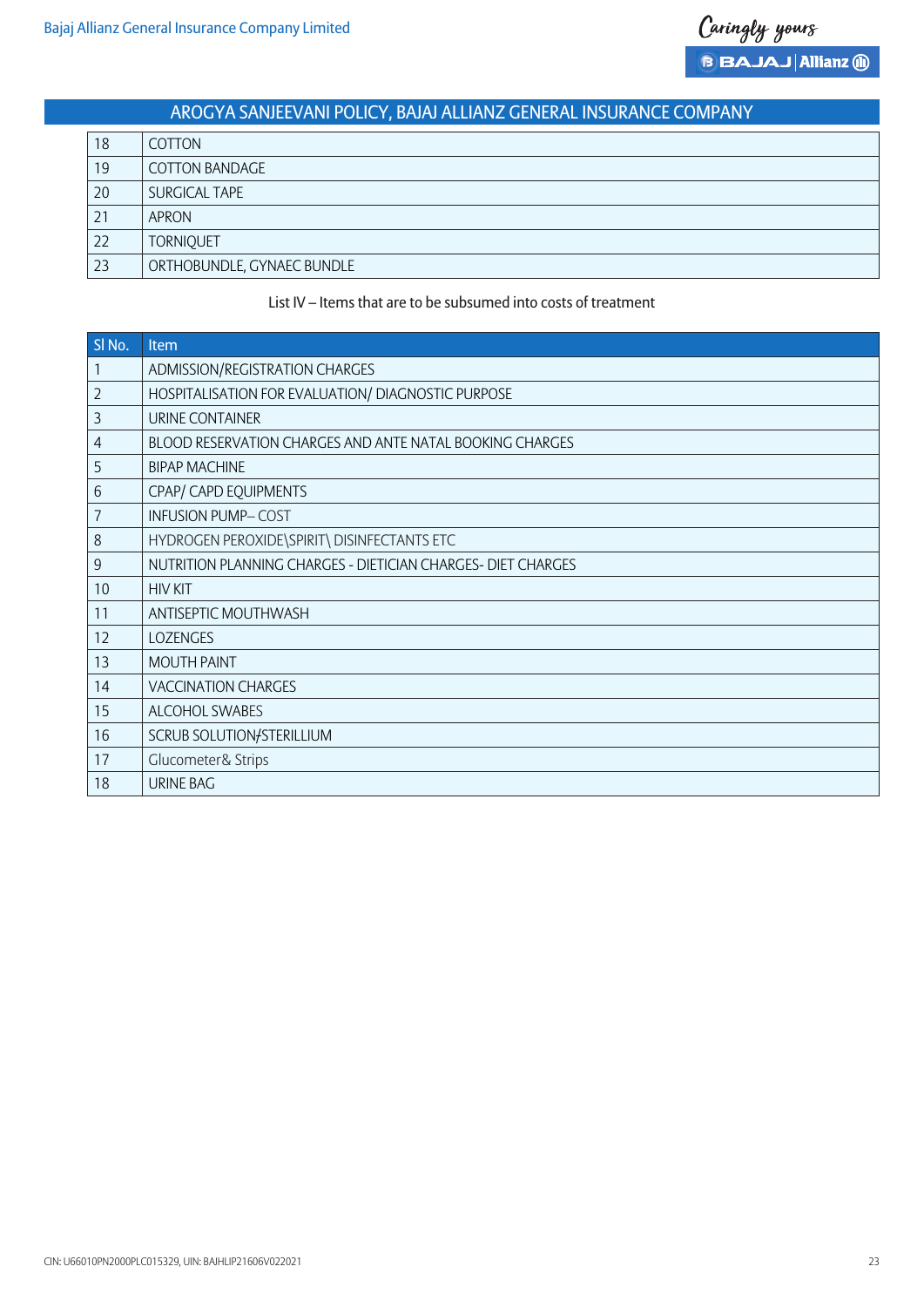## Annexure-B

## Contact details of the Insurance Ombudsman offices

| <b>Office Details</b>                                                                                                                                                                                                                                                                                                                      | Jurisdiction of Office<br><b>Union Territory, District</b>                                                                                                             | <b>Office Details</b>                                                                                                                                                                                                                                                                                                       | Jurisdiction of<br>Office<br><b>Union Territory,</b><br><b>District</b>                              |
|--------------------------------------------------------------------------------------------------------------------------------------------------------------------------------------------------------------------------------------------------------------------------------------------------------------------------------------------|------------------------------------------------------------------------------------------------------------------------------------------------------------------------|-----------------------------------------------------------------------------------------------------------------------------------------------------------------------------------------------------------------------------------------------------------------------------------------------------------------------------|------------------------------------------------------------------------------------------------------|
| AHMEDABAD - Office of the<br>Insurance Ombudsman, Jeevan<br>Prakash Building, 6th floor, Tilak<br>Marg, Relief Road, Ahmedabad - 380<br>001.<br>Tel.: 079 - 25501201/02/05/06<br>Email: bimalokpal.ahmedabad@<br>cioins.co.in<br>(mailto:bimalokpal.ahmedabad@<br>cioins.co.in)                                                            | Gujarat,<br>Dadra & Nagar Haveli,<br>Daman and Diu.                                                                                                                    | <b>BENGALURU -</b><br>Office of the Insurance Ombudsman,<br>Jeevan Soudha Building, PID No. 57-27-N-19<br>Ground Floor, 19/19, 24th Main Road,<br>JP Nagar, Ist Phase,<br>Bengaluru - 560 078.<br>Tel.: 080 - 26652048 / 26652049<br>Email: bimalokpal.bengaluru@cioins.co.in<br>(mailto:bimalokpal.bengaluru@cioins.co.in) | Karnataka.                                                                                           |
| <b>BHOPAL-</b><br>Office of the Insurance Ombudsman,<br>Janak Vihar Complex, 2nd Floor,<br>6, Malviya Nagar, Opp. Airtel Office,<br>Near New Market,<br>Bhopal-462003.<br>Tel.: 0755 - 2769201 / 2769202<br>Fax: 0755 - 2769203<br>Email: bimalokpal.bhopal@cioins.<br>co.in<br>(mailto:bimalokpal.bhopal@cioins.<br>$\cos$ .in $)$        | Madhya Pradesh<br>Chattisgarh                                                                                                                                          | <b>BHUBANESHWAR - Office of the Insurance</b><br>Ombudsman,<br>62, Forest park,<br>Bhubneshwar-751009.<br>Tel.: 0674 - 2596461 / 2596455<br>Fax: 0674 - 2596429<br>Email: bimalokpal.bhubaneswar@cioins.co.in<br>(mailto:bimalokpal.bhubaneswar@cioins.co.in)                                                               | Orissa                                                                                               |
| <b>CHANDIGARH -</b><br>Office of the Insurance Ombudsman,<br>S.C.O. No. 101, 102 & 103, 2nd Floor,<br>Batra Building, Sector 17 - D,<br>Chandigarh - 160 017.<br>Tel.: 0172 - 2706196 / 2706468<br>Fax: 0172 - 2708274<br>Email: bimalokpal.chandigarh@<br>cioins.co.in<br>(mailto:bimalokpal.chandigarh@<br>cioins.co.in)                 | Punjab,<br>Haryana(excluding Gurugram,<br>Faridabad, Sonepat and<br>Bahadurgarh)<br>Himachal Pradesh, Union<br>Territories of Jammu & Kashmir,<br>Ladakh & Chandigarh. | <b>CHENNAI -</b><br>Office of the Insurance Ombudsman,<br>Fatima Akhtar Court, 4th Floor, 453,<br>Anna Salai, Teynampet,<br>CHENNAI - 600 018.<br>Tel.: 044 - 24333668 / 24335284<br>Fax: 044 - 24333664<br>Email: bimalokpal.chennai@cioins.co.in<br>(mailto:bimalokpal.chennai@cioins.co.in)                              | Tamil Nadu,<br>Tamil Nadu<br>PuducherryTown<br>and<br>Karaikal (which<br>are part of<br>Puducherry). |
| DELHI-<br>Office of the Insurance Ombudsman,<br>2/2 A, Universal Insurance Building,<br>Asaf Ali Road,<br>New Delhi - 110 002.<br>Tel.: 011 - 23232481/23213504<br>Email: bimalokpal.delhi@cioins.co.in<br>(mailto:bimalokpal.delhi@cioins.<br>$\cos$ .in $)$                                                                              | Delhi &<br>Following Districts of Haryana -<br>Gurugram, Faridabad,<br>Sonepat & Bahadurgarh.                                                                          | <b>GUWAHATI-</b><br>Office of the Insurance Ombudsman,<br>Jeevan Nivesh, 5th Floor,<br>Nr. Panbazar over bridge, S.S. Road,<br>Guwahati - 781001 (ASSAM).<br>Tel.: 0361 - 2632204 / 2602205<br>Email: bimalokpal.guwahati@cioins.co.in<br>(mailto:bimalokpal.guwahati@cioins.co.in)                                         | Assam,<br>Meghalaya,<br>Manipur,<br>Mizoram,<br>Arunachal<br>Pradesh,<br>Nagaland and<br>Tripura.    |
| <b>HYDERABAD -</b><br>Office of the Insurance Ombudsman,<br>6-2-46, 1st floor, "Moin Court",<br>Lane Opp. Saleem Function Palace,<br>A. C. Guards, Lakdi-Ka-Pool,<br>Hyderabad - 500 004.<br>Tel.: 040 - 23312122<br>Fax: 040 - 23376599<br>Email: bimalokpal.hyderabad@<br>cioins.co.in<br>(mailto:bimalokpal.hyderabad@<br>cioins.co.in) | Andhra Pradesh,<br>Telangana,<br>Yanam and<br>part of Union Territory of<br>Puducherry.                                                                                | JAIPUR -<br>Office of the Insurance Ombudsman,<br>Jeevan Nidhi - II Bldg., Gr. Floor,<br>Bhawani Singh Marg,<br>Jaipur - 302 005.<br>Tel.: 0141 - 2740363<br>Email: bimalokpal.jaipur@cioins.co.in<br>(mailto:bimalokpal.jaipur@cioins.co.in)                                                                               | Rajasthan.                                                                                           |